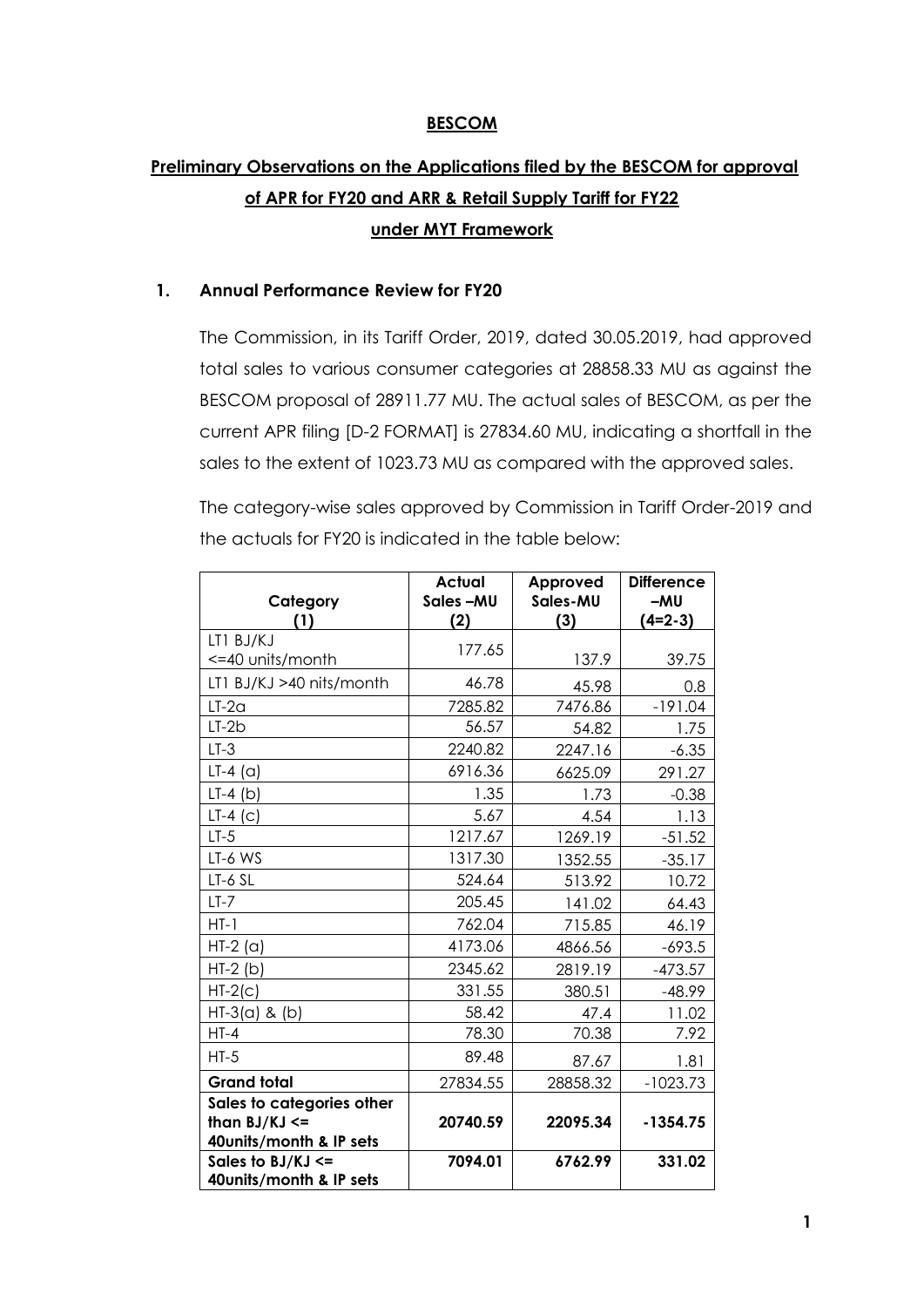From the above table, it is noted that the major categories contributing to the reduction in sales with respect to the estimates are LT2a, LT5, LT-6 WS, HT 2a, HT2b & HT2c categories. On the other hand, major categories contributing to the increase in sales with respect to the estimates are BJ/KJ consuming less than or equal to 40 units/month/installation, LT-4a, LT-7, HT-1 and HT-3 categories. The LT-4a sales is discussed separately.

BESCOM in its Tariff Petition has stated that:

- a. The sales reduction in LT-2a is due to demand side management initiatives, like installation of LED lights, solar water heaters etc. While BESCOM has computed energy savings of 1325.01 MU, considering the cumulative numbers of LED bulbs, 5-star rated ceiling fans and solar heaters, the actual reduction in LT2a sales is only 191.04 MU compared to approved sales. **Hence, BESCOM is directed to compute the incremental savings due to DSM program during FY20, considering the LED lights/fans, solar water heaters etc. added during FY20 and accordingly furnish the data.**
- b. BESCOM shall furnish the reasons for reduction in LT-5 & LT-6 WS sales and increase in sales to BJ/KJ consuming less than or equal to 40 units/month/installation, HT-1 Water supply & HT-3 categories.
- c. The reduction in HT sales is attributed to consumers opting for Open access/group captive. The total sales under open access has increased by 343.28 MU (4604.28-4260.80) in FY20, which explains the reduction in HT sales.
- d. **BESCOM shall confirm as to whether the category-wise sales indicated in D-2 Format, is excluding unbilled sales. If unbilled sales are included, category-wise break up of unbilled sales shall be furnished.**
- e. T**he specific consumption of LT-2a category works out to 73.38 units/installation/month, whereas the same for BJ/KJ installations consuming more than 40 units/month is 84.64 units/installation/month, which appears to be higher. BESCOM shall furnish the reasons for such**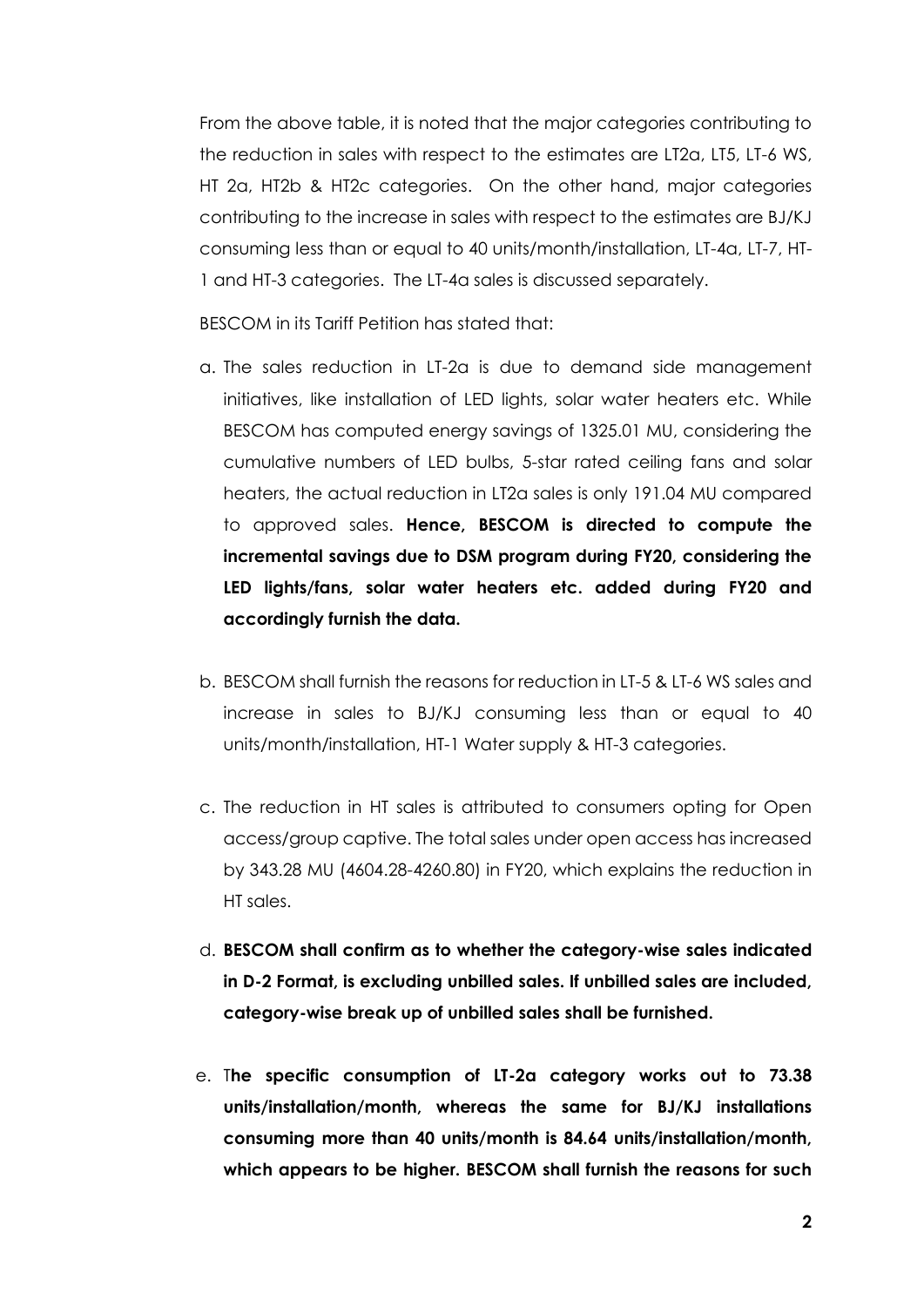**high specific consumption in BJ/KJ installations consuming more than 40 units/month.**

**2. Category-wise sales for FY22:**

#### **(i) Observations on Sales- Data inconsistency:**

- **a.** As per D-2 Format, for FY22, sales to LT2(a)(i) is 6902.75 MU, whereas as per D-21 Format, it is 6960.10 MU.
- b. The mid-year installations under LT-2a should be 8768016 and not 8829633 as indicated in D- 21**.** This needs to be clarified.
- **(ii) The estimated sales for FY21 is lower than that in FY20 by 3348.96 MU and in FY22 by 2218.52 MU. BESCOM shall explain the reasons for such considerable reduction in sales** even for FY22 as the total daily consumption in the State is steadily increasing on the basis of SLDC daily consumption statement.
- **(iii) BESCOM** shall furnish the details of how revised sales for FY21are estimated.
- (iv) BESCOM has stated that, for FY22, energy sales estimate is computed considering the CAGRs for ten years to one year and an empirical formula is made use of. BESCOM has submitted that, for most of the categories, sales are estimated based on empirical formula and wherever the growth is negative, sales of FY21 is retained. BESCOM has also made following submissions:
	- i) Actual category-wise sales of FY20 is considered for computing CAGR.
	- ii) Half-yearly sales upto September-2020 is considered.
	- iii). For BJ/KJ, the estimated sales for FY21 based on half-yearly sales is retained for FY22, as there is no new scheme announced by GoK.
	- iv) IP set consumption is computed based on specific consumption of 7200 units/IP/annum for FY22.
	- v) For LT4b, HT-2a, HT-2b and HT-4 for FY22, the estimated sales of FY21 is retained, as the growth rate is negative.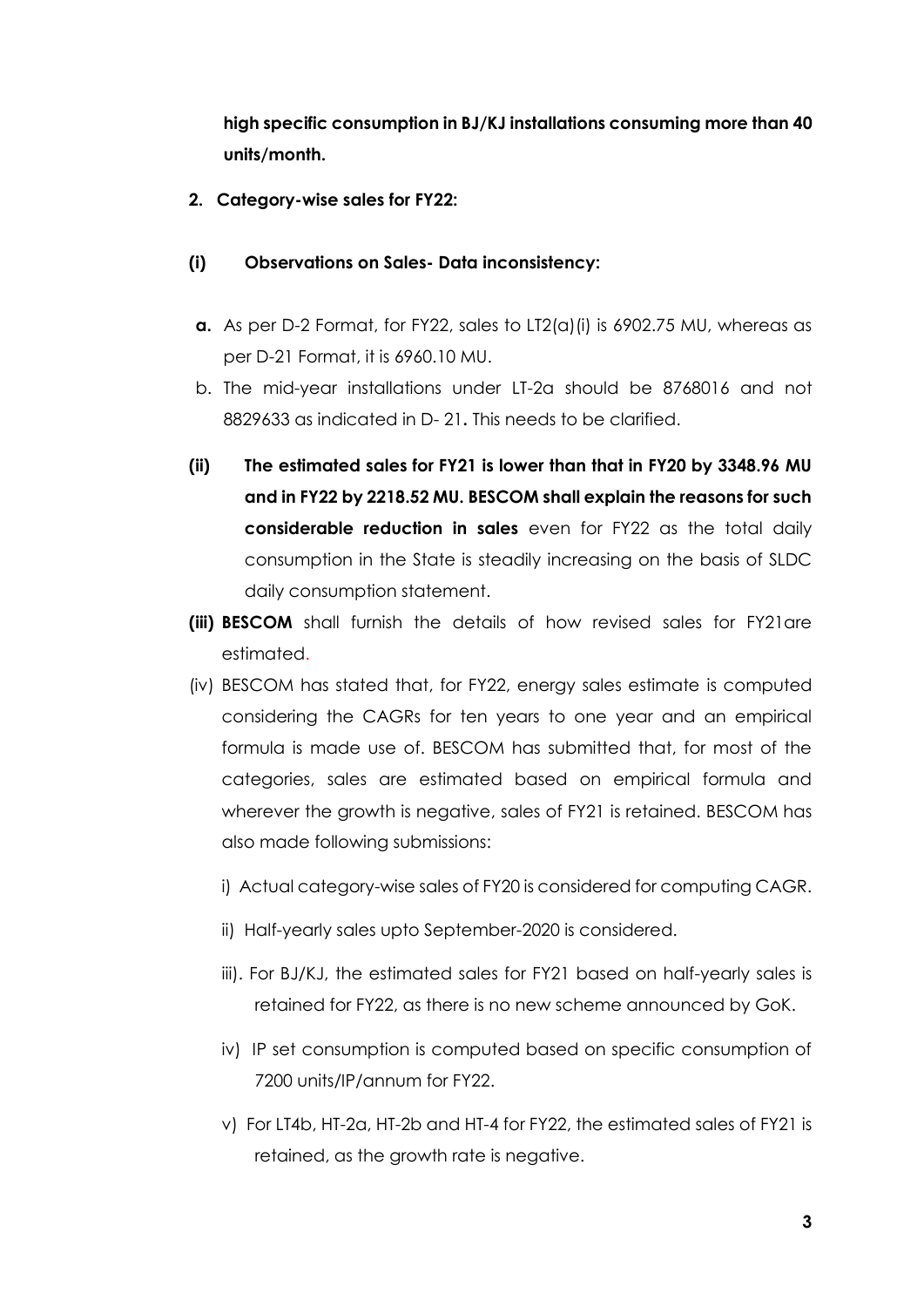**Regarding, the empirical formula, the Commission in its Tariff Order 2020 has directed BESCOM not to adopt the empirical formula for the reasons stated in the said order. However, BESCOM has continued to adopt the same formula. BESCOM shall furnish the reasons for the same.**

- (v) Regarding the estimates on the number of installations, BESCOM has stated that for FY21, the number of installations is computed by adding the half yearly growth of consumers to first half of FY21 and for FY22 based on one-year CAGR, with few modifications as below:
- a. For BJ/KJ, the number of installations as on September 2020 is retained for FY21 & FY22.
- b. For LT4b category, FY21 number of installations is retained as CAGR is negative.
- c. c. For HT4, 3-year CAGR is adopted as 1-year CAGR is 63% which is exorbitant.

As the first 6 months period during FY21 is suffered with economic slowdown on account of total lock down and other measures / restrictions imposed by GoI / GoK on account of COVID 19, the new connections serviced in the same period is very minimum. As such the estimated computation made by BESCOM for FY21 does not give realistic estimation. Based on this, the estimate for FY22 also may not be realistic. BESCOM by considering these aspects shall be re-assess the estimate for FY21 and FY22.

**(vi) BESCOM shall furnish reasons/replies on the following observations of the Commission which are discussed below:**

- a) In case of LT (1) BJ/KJ category, BESCOM shall compute the BJ/KJ sales for FY21 and FY22, based on the specific consumption of FY20, instead of considering FY21 half-year consumption.
- b) In case of LT-2a(i) Category the increase in sales in FY21 over FY20 is only 8.38 MU, whereas for FY22, the increase proposed is 364.26 MU over FY21.
	- c) In case of LT2(b)(i) &(ii), LT3(i) & (ii), LT-5(a) & (b) and LT-7 categories, even though there is increase in number of installations, the sales estimates for FY21 and FY22 is lower than that for FY20.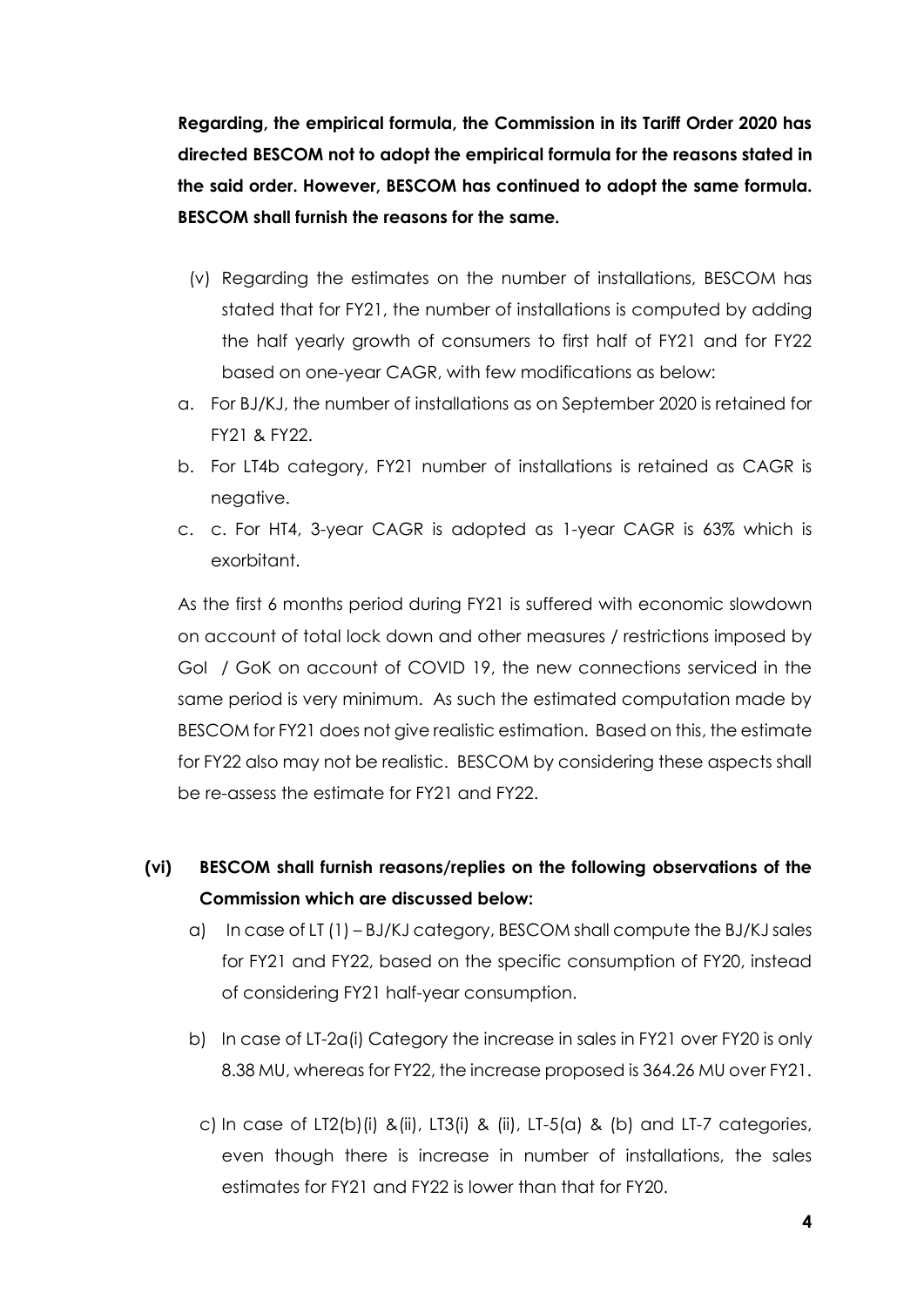- d) In the case of HT-2(a)(i) & (ii), HT-2(b)(i) & (ii), HT-2(c) (i) & (ii) and HT-4a, even though the number of installations has increased in comparison to FY20, the estimated sales for FY21 and FY22 is lower than that of FY20.
- e) In case of HT-3(a)(i), the sales in FY20 was 55.22 MU, whereas for FY22, the estimated sales are 171.54 MU, which is about 3-times the sales in FY20.
- f) The table indicating the growth rates for the no. of installations is furnished below:

| Category        | Percentage Growth Rates in no. of installations |                                |                          |                                                             |  |  |
|-----------------|-------------------------------------------------|--------------------------------|--------------------------|-------------------------------------------------------------|--|--|
|                 | 2014-15 to<br>2019-20<br><b>CAGR</b>            | 2016-17<br>to 2019-<br>20 CAGR | FY20 growth<br>over FY19 | <b>Growth rate</b><br>proposed by<br><b>BESCOM for FY22</b> |  |  |
| $LT-2a$         | 5.34                                            | 4.97                           | 4.89                     | 4.89                                                        |  |  |
| $LT-2b$         | 4.77                                            | 3.34                           | 2.96                     | 2.96                                                        |  |  |
| $LT-3$          | 5.76                                            | 4.82                           | 4.47                     | 4.47                                                        |  |  |
| $LT-5$          | 4.53                                            | 3.99                           | 3.95                     | 3.95                                                        |  |  |
| LT-6 WS         | 7.50                                            | 7.68                           | 6.16                     | 6.16                                                        |  |  |
| LT-6 SL         | 3.65                                            | 3.71                           | 4.42                     | 4.42                                                        |  |  |
| $HT-1$          | 7.81                                            | 9.70                           | 10.55                    | 8.06                                                        |  |  |
| $HT-2$ (a)      | 6.50                                            | 5.58                           | 4.69                     | 5.10                                                        |  |  |
| $HT-2(b)$       | 8.98                                            | 9.62                           | 8.06                     | 10.81                                                       |  |  |
| $HT-2$ (c)      | 16.87                                           | 11.19                          | 5.10                     | 9.89                                                        |  |  |
| $HT-3(a)$ & (b) | 15.26                                           | 15.79                          | 10.81                    | 13.19                                                       |  |  |
| $HT-4$          | 13.66                                           | 22.71                          | 9.89                     | 22.71                                                       |  |  |

**It is noted that the growth rate proposed by BESCOM for LT-2b, LT-3, LT-6 WS, HT-2c and HT-3, is lower as compared with the normal growth rates and is higher for LT-6 SL and HT-2b.**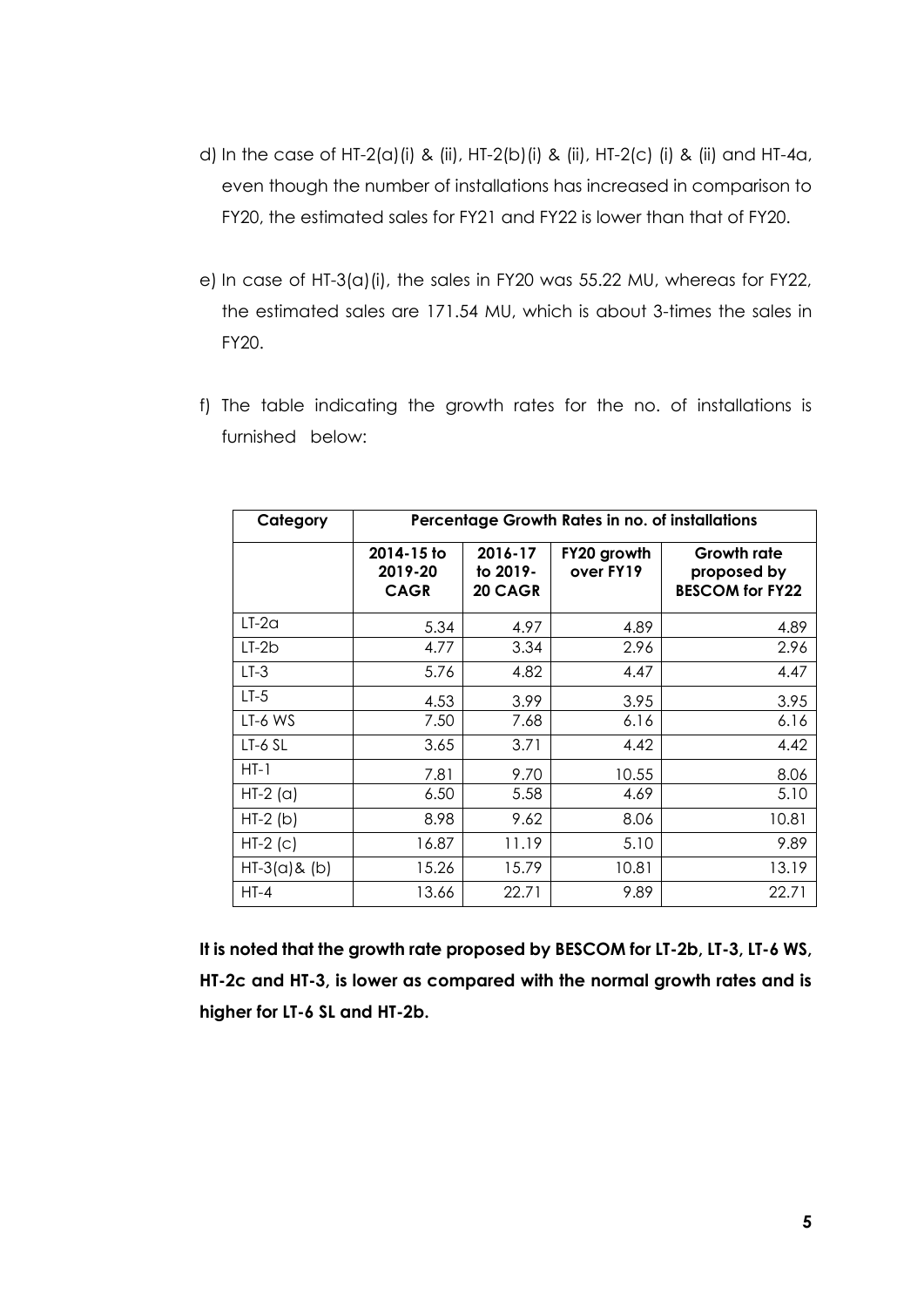g) The table indicating the growth rates for the energy sales is furnished below:

| Category        | <b>Percentage Growth Rates in Energy Sales</b> |                                      |                          |                                                             |  |  |  |
|-----------------|------------------------------------------------|--------------------------------------|--------------------------|-------------------------------------------------------------|--|--|--|
|                 | 2014-15 to<br>2019-20<br><b>CAGR</b>           | 2016-17 to<br>2019-20<br><b>CAGR</b> | FY20 growth<br>over FY19 | <b>Growth rate</b><br>proposed by<br><b>BESCOM for FY22</b> |  |  |  |
| $LT-2a$         | 5.30                                           | 4.58                                 | 5.30                     | 5.57                                                        |  |  |  |
| $LT-2b$         | 6.74                                           | 6.91                                 | 9.70                     | 5.55                                                        |  |  |  |
| $LT-3$          | 6.33                                           | 6.04                                 | 7.54                     | 6.69                                                        |  |  |  |
| $LT-5$          | 1.51                                           | 1.54                                 | $-2.04$                  | 1.21                                                        |  |  |  |
| LT-6 WS         | 24.77                                          | 31.31                                | 10.37                    | 20.83                                                       |  |  |  |
| LT-6 SL         | 6.09                                           | 10.63                                | 4.94                     | 6.21                                                        |  |  |  |
| $HT-1$          | 3.04                                           | 3.79                                 | 4.94                     | 4.49                                                        |  |  |  |
| $HT-2$ (a)      | $-1.99$                                        | $-2.16$                              | $-7.53$                  | 0.00                                                        |  |  |  |
| $HT-2(b)$       | $-3.04$                                        | $-3.62$                              | $-4.20$                  | 0.00                                                        |  |  |  |
| $HT-2(c)$       | 12.49                                          | 7.08                                 | 3.13                     | 7.17                                                        |  |  |  |
| $HT-3(a)$ & (b) | 29.47                                          | 57.09                                | 27.92                    | 33.79                                                       |  |  |  |
| $HT-4$          | $-9.03$                                        | $-9.72$                              | 11.79                    | 0.00                                                        |  |  |  |

**It is noted that the growth rate considered for LT-2a and HT1 is higher as compared with the CAGR and is lower for LT2b and LT5. Hence, BESCOM shall consider revising the above growth rates.**

- **3. Observations On Sales to IP sets as submitted by BESCOM in Tariff Filing FY21:**
	- i. **Sales to IP sets for FY20**:
- a. The Commission vide its Tariff Order 2019 has approved the sales to IP sets for FY19 as per APR for FY19 for 7202.32 MU with a specific consumption of 8107.60 unit per IP set per annum against 9,04,463 no. of IP set installations. BESCOM in its current filing has indicated the sales to IP sets as 6916.36 MU for FY20 with a specific consumption of 7524.44 units per IP set per annum against 9,33,908 no. of IP set installations. The Commission notes that there is a decrease in the total consumption by 285.96 MU for FY20 as compared to the actuals of FY19.
- b. The details of sales to IP sets for FY20 as approved by the Commission in its Tariff Order 2019 and the actual sales to IP sets during the FY20 as furnished by BESCOM, in its Tariff filing for FY22, are as follows (FY20 approved Vs Actuals);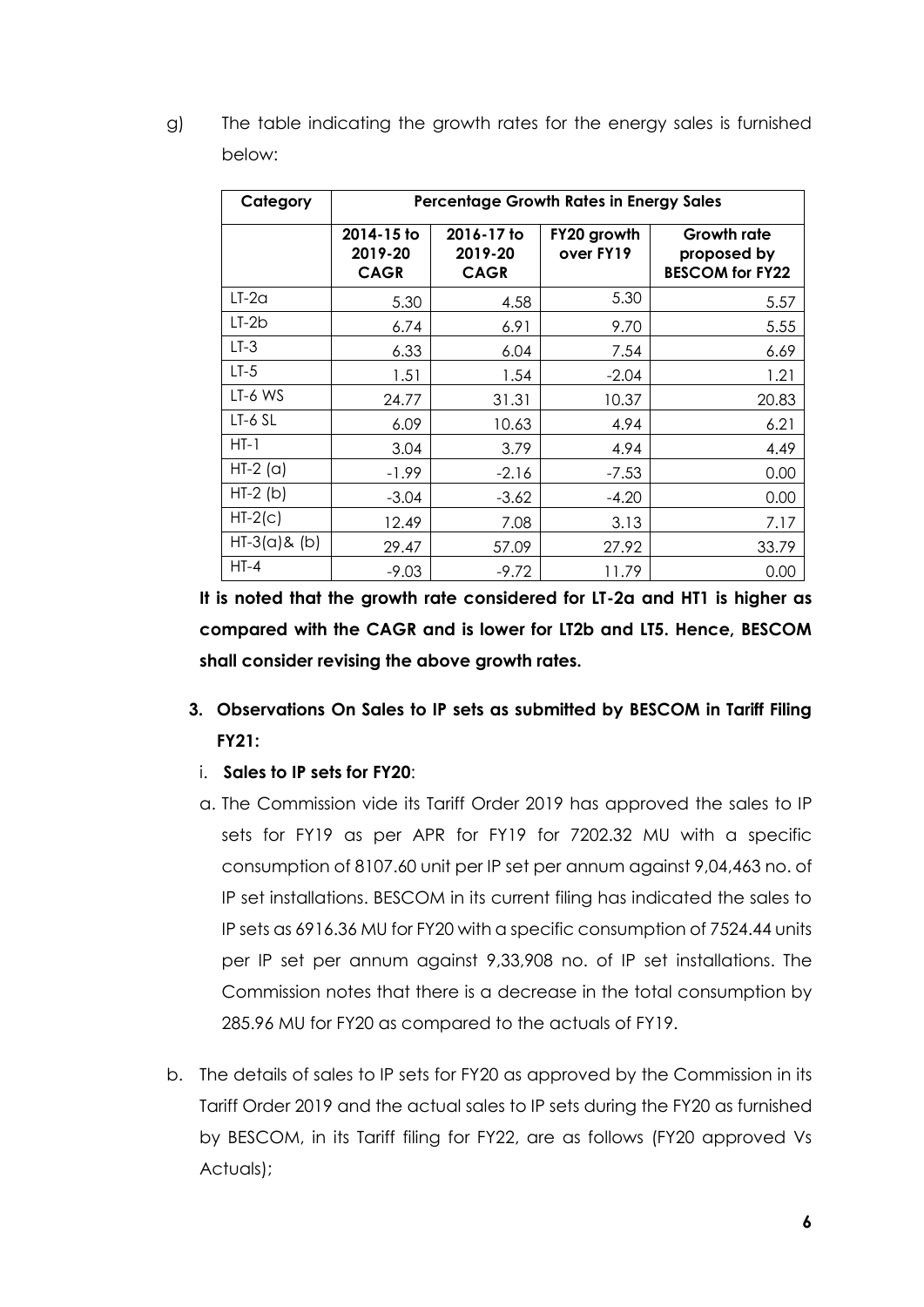| <b>Particulars</b>                                      | As approved by the<br><b>Commission in TO</b><br>2019 for FY20 | Actual sales as<br>submitted by BESCOM<br>in Tariff Filing |
|---------------------------------------------------------|----------------------------------------------------------------|------------------------------------------------------------|
| <b>Number of installations</b>                          | 9,25,047                                                       | 9,33,908                                                   |
| Mid-year number of<br><b>installations</b>              | 9,12,547                                                       | 9,19,186                                                   |
| Specific consumption in<br>units / installation / annum | 7.260                                                          | 7,524.44                                                   |
| Sales in MU                                             | 6,625.09                                                       | 6,916.36                                                   |

BESCOM shall furnish the reasons for increase in the specific consumption by 264.44 units / installation / annum and the increase in sales by 291.27 MU when compared to the approved figures when there is a very insignificant increase in number of IP installations i.e. by 8,861 nos.

- c. It is also observed that on an average, about 50 feeders are having '0' (zero) consumption every month. While assessing the net consumption for the month of April 2019, the distribution loss is not found to have been deducted and the gross consumption is kept as net consumption in respect of all the feeders. F01-C.N.Halli feeder in O&M Subdivision, Challakere is having '0' consumption during the months of April, May, June of 2019 and the same is not indicated while calculating the consumptions during the months of November, December 2019 and March 2020. Consumption of F03 – T Gopagondan feeders of Nyamathi Subdivision has -0.307 MU consumption in November 2019, F10 – Jalige feeder of Doddaballapura Subdivision has -0.3427 MU in the months of February 2020. BESCOM has to provide suitable explanation in respect of all such variations in the data furnished towards assessment of sales to IP set installations.
- d. BESCOM has considered 10% distribution loss in all the months except May 2019, where it has considered 12.5% of distribution loss. BESCOM has to furnish the reason for considering the distribution loss as adopted above duly furnishing the computation statement for the same.
- e. BESCOM has not furnished the data of GPS survey reconciling with the number of installations in the DCB as on 31.03.2019 and 31.03.2020.
- f. Number of feeders taken for assessment of IP sets in the month of April 2019 is 1,881 whereas the number of feeders in the month of March 2020 is 2,014. BESCOM shall furnish the total, exact number of feeders existing in its area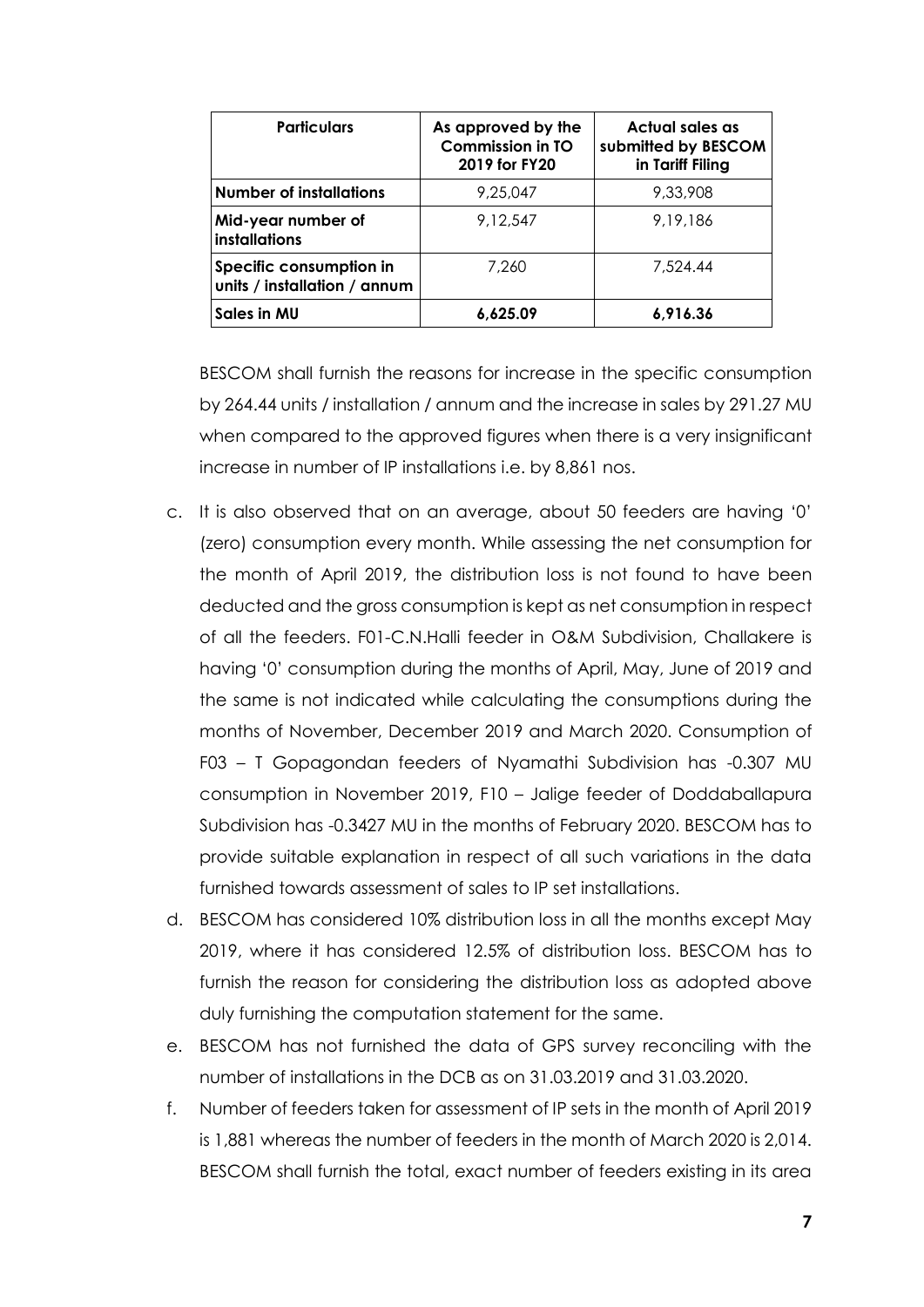and the reason for not considering all the agricultural feeders for assessment of IP sets for all the months i.e., from April 2019 to March 2020.

g. Based on the above points, BESCOM has to submit the assessment of sales to IP installations for FY20 giving complete clarity on the data.

## ii. **Sales to IP Sets for the FY22**:

- i. Detailed calculations on number of installations projected for FY22 is not furnished.
- ii. The actual numbers of IP set installations added to the system between April 2020 to September 2020 is 4,533. Whereas, the numbers of IP installations projected for the next 6 months of FY20 is 15,000. BESCOM has to furnish the reasons for considering this abnormal number of IP installation in the next 6 months period.
- iii. The reasons for difference in number of installations and sales as approved by the Commission for FY22, in Tariff Order 2019 and the projections considered in Tariff Filing by BESCOM is not substantiated with proper justification.
- iv. The number of IP set installations indicated in Format D-21 for FY22 is 9,65,941. Whereas the projected number of IP installations for FY22, as indicated in page 83 of tariff filing is 9,78,441. The reasons for the difference need to be explained.
- **4.** To validate the category-wise sales, the information in the following format shall be furnished by BESCOM:

|            | <b>2018-19 Actuals</b>                          |                                | 2019-20<br><b>Actuals</b>                       |                                                | 2020-21                                         |                                           |
|------------|-------------------------------------------------|--------------------------------|-------------------------------------------------|------------------------------------------------|-------------------------------------------------|-------------------------------------------|
| Category   | As on<br>30 <sup>th</sup><br><b>Nov</b><br>2018 | As on<br>31st<br>March<br>2019 | As on<br>30 <sup>th</sup><br><b>Nov</b><br>2019 | As on<br>31 <sup>st</sup><br>Marc<br>h<br>2020 | As on<br>30 <sup>th</sup><br><b>Nov</b><br>2020 | As on 31st<br>March<br>2021<br>(Estimate) |
| $LT-2a$    |                                                 |                                |                                                 |                                                |                                                 |                                           |
| $LT-2b$    |                                                 |                                |                                                 |                                                |                                                 |                                           |
| $LT-3$     |                                                 |                                |                                                 |                                                |                                                 |                                           |
| $LT-4$ (b) |                                                 |                                |                                                 |                                                |                                                 |                                           |
| $LT-4$ (c) |                                                 |                                |                                                 |                                                |                                                 |                                           |
| $LT-5$     |                                                 |                                |                                                 |                                                |                                                 |                                           |
| $LT-6$     |                                                 |                                |                                                 |                                                |                                                 |                                           |
| $LT-6$     |                                                 |                                |                                                 |                                                |                                                 |                                           |

#### **a. No. of Installations:**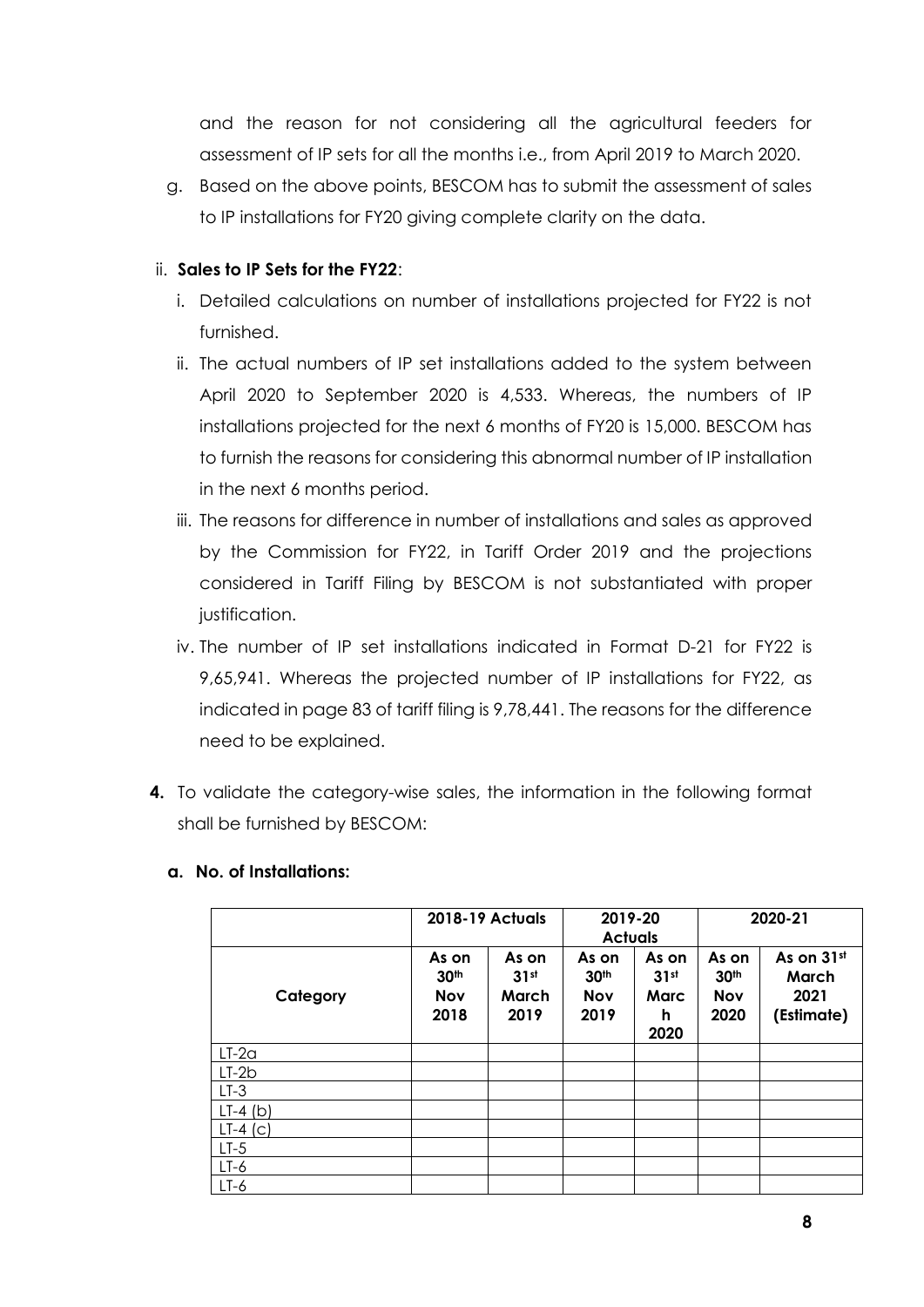| $LT-7$                    |  |  |  |
|---------------------------|--|--|--|
| $HT-1$                    |  |  |  |
| $HT-2$ (a)                |  |  |  |
| $HT-2(b)$                 |  |  |  |
| HT <sub>2</sub> C         |  |  |  |
| $HI-3(a)$ & (b)           |  |  |  |
| $HT-4$                    |  |  |  |
| $HT-5$                    |  |  |  |
| Sub Total (Other than     |  |  |  |
| BJ/KJ and IP)             |  |  |  |
| BJ/KJ<=40units/month      |  |  |  |
| $BJ/kJ > 40$ units/month. |  |  |  |
| IP sets-LT-4a             |  |  |  |
| Sub Total (BJ/KJ and IP)  |  |  |  |
| <b>Grand Total</b>        |  |  |  |

## **b. Energy Sales**

|                        | <b>2018-19 Actuals</b><br><b>2019-20 Actuals</b>             |                                                                 | 2020-21                                                      |                                                              |                                                                      |                                                                             |
|------------------------|--------------------------------------------------------------|-----------------------------------------------------------------|--------------------------------------------------------------|--------------------------------------------------------------|----------------------------------------------------------------------|-----------------------------------------------------------------------------|
| Category               | 1st April<br>2018 to<br>30th Nov<br>2018<br>(cumulat<br>ive) | 1st Dec<br>2018 to<br>31st<br>March<br>2019<br>(cumulati<br>ve) | 1st April<br>2019 to<br>30th Nov<br>2019<br>(cumulati<br>ve) | 1st Dec<br>2019 to<br>31st March<br>2020<br>(cumulativ<br>e) | 1st April<br>2020 to<br>30th Nov<br>2020<br>(cumulativ<br>e actuals) | 1st Dec<br>2020 to<br>31st<br>March<br>2021<br>(cumulati<br>ve<br>Estimate) |
| $LT-2a$                |                                                              |                                                                 |                                                              |                                                              |                                                                      |                                                                             |
| $LT-2b$                |                                                              |                                                                 |                                                              |                                                              |                                                                      |                                                                             |
| $LT-3$                 |                                                              |                                                                 |                                                              |                                                              |                                                                      |                                                                             |
| $LT-4(b)$              |                                                              |                                                                 |                                                              |                                                              |                                                                      |                                                                             |
| $LT-4(C)$              |                                                              |                                                                 |                                                              |                                                              |                                                                      |                                                                             |
| $LT-5$                 |                                                              |                                                                 |                                                              |                                                              |                                                                      |                                                                             |
| $LT-6$                 |                                                              |                                                                 |                                                              |                                                              |                                                                      |                                                                             |
| $LT-6$                 |                                                              |                                                                 |                                                              |                                                              |                                                                      |                                                                             |
| $LT-7$                 |                                                              |                                                                 |                                                              |                                                              |                                                                      |                                                                             |
| $HT-1$                 |                                                              |                                                                 |                                                              |                                                              |                                                                      |                                                                             |
| $HT-2(a)$<br>$HI-2(b)$ |                                                              |                                                                 |                                                              |                                                              |                                                                      |                                                                             |
| HT <sub>2C</sub>       |                                                              |                                                                 |                                                              |                                                              |                                                                      |                                                                             |
| $HI-3(a)$ & (b)        |                                                              |                                                                 |                                                              |                                                              |                                                                      |                                                                             |
| $HT-4$                 |                                                              |                                                                 |                                                              |                                                              |                                                                      |                                                                             |
| $HT-5$                 |                                                              |                                                                 |                                                              |                                                              |                                                                      |                                                                             |
| Sub Total              |                                                              |                                                                 |                                                              |                                                              |                                                                      |                                                                             |
| Other than             |                                                              |                                                                 |                                                              |                                                              |                                                                      |                                                                             |
| $BJ/KJ \leq 40U$       |                                                              |                                                                 |                                                              |                                                              |                                                                      |                                                                             |
| BJ/kJ > 40             |                                                              |                                                                 |                                                              |                                                              |                                                                      |                                                                             |
| IP sets LT 4a          |                                                              |                                                                 |                                                              |                                                              |                                                                      |                                                                             |
| Sub Total (            |                                                              |                                                                 |                                                              |                                                              |                                                                      |                                                                             |
| <b>Grand Total</b>     |                                                              |                                                                 |                                                              |                                                              |                                                                      |                                                                             |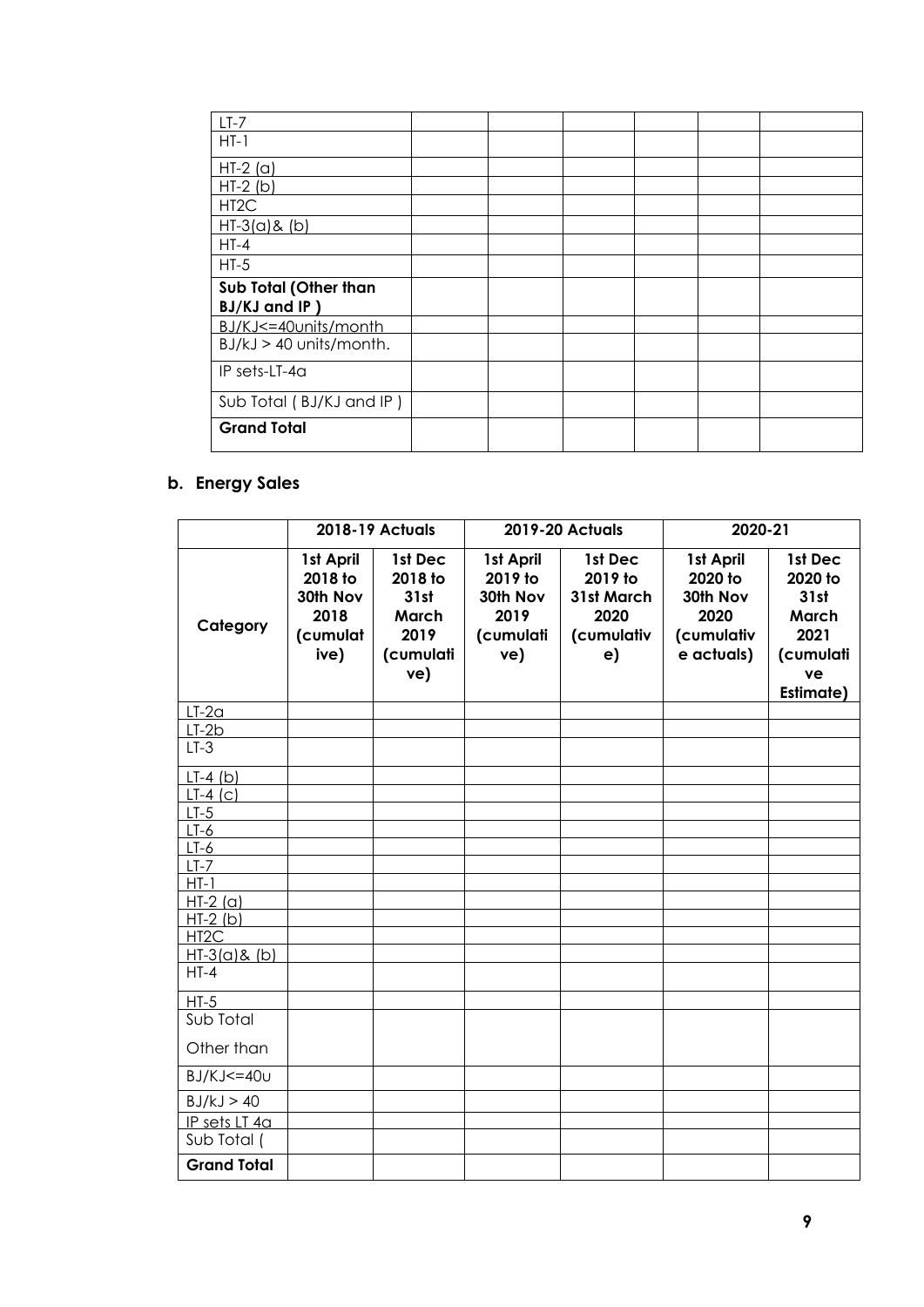#### **5. Capital Expenditure:**

#### **A. BESCOM Capex APR FY20:**

- a. The Commission, in the Tariff Order-2019 had recognized the Capex expenditure of Rs.1800 Crores as against the Capex of Rs.2165.58 Crores proposed by BESCOM for FY20 subject to prudence check and had directed BESCOM to carry out the capital works, without seeking any additional capex during the middle of the relevant year, by making suitable re-appropriation within the capex amount approved by the Commission. BESCOM in its APR filing has indicated that an amount of Rs.2522.48 Crores has been incurred for FY20, which exceeds the approved capex amount by Rs.356.90 Crores.
- b. In view of the above, BESCOM shall furnish the following details:
	- i. Reasons with justification for exceeding the approved Capex of Rs.2165.58 Crores by Rs.356.90 Crores for FY20.
	- ii. Breakup of sources of funding for each of the category of works during FY20.
	- iii. The statement of comparison of capital expenditure actually incurred with reference to the amounts of expenditure made under different category of works as proposed and recognized by the Commission as per Table 5.3 of Tariff Order 2019, in the format approved by the Commission, with reasons for deviations, if any.
	- iv. As against the provisional expenditure of Rs.2522.48 Cores indicated in the filing in Table 3.18. BESCOM is directed to submit the Actual capital expenditure as per the audited accounts for FY20.
	- v. break up details for actual capex incurred during Fy20 as per the Format**-4**  annexed.
	- vi. BESCOM, has indicated in its filing under capital expenditure (Table 3.18) that, an amount of Rs.161.19 Crores has been incurred towards replacement of faulty transformers during FY20. It is to be pointed out that any failed transformers shall have to be replaced with a repaired transformers and the expenditure incurred on the repair of transformers need to be booked as revenue expenditure. BESCOM shall furnish the details along with reasons for having incurred such a huge amount of capital expenditure for replacement of failed transformers by new transformers during FY20 under capex.
	- vii. BESCOM shall furnish the details of replacement of failed transformers with new transformers and its cost for FY20 and up to 30.11.2020 during FY21.
	- viii.BESCOM shall furnish the division-wise details of Pump sets energized under Ganga Kalyana Schemes, amount spent, amount of capital grants received from the Government of Karnataka and the balance amount to be received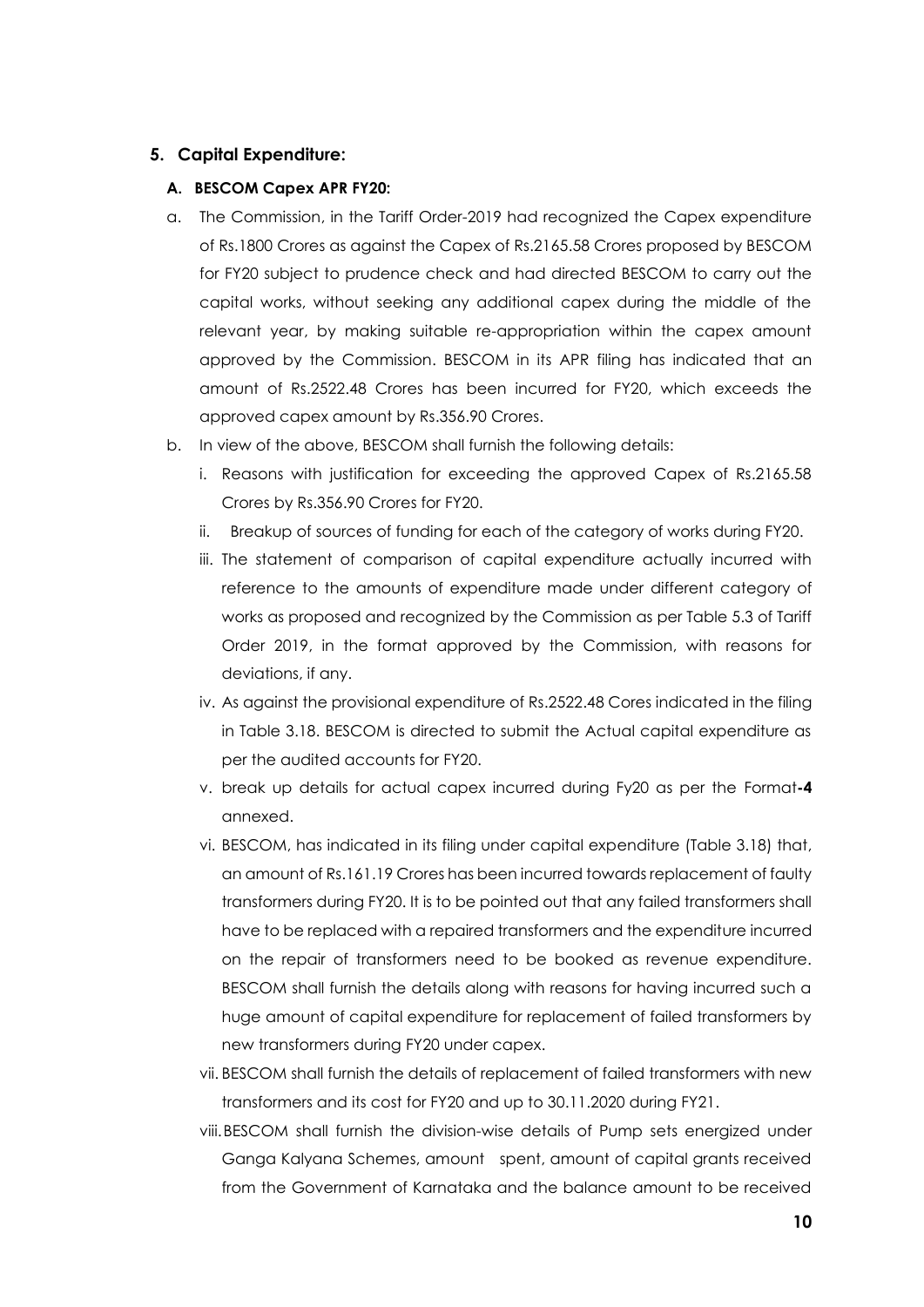from the Government of Karnataka and the action taken thereon with documentary evidence.

- ix. BESCOM shall furnish the compliance report on the directions issued by the Commission in Tariff order 2019 and 2020 in respect of DAS and other works which are pending for many years. The Commission notes that BESCOM has not furnished any of the above details and not complied with the Commission's directives, till date. This clearly shows that BESCOM is keen in only taking up new works under capex without any long-term planning and monitoring of the capex incurred. BESCOM has not conducted any cost benefit analysis on the huge capex incurred on the distribution system of BESCOM, year on year.
- x. The Commission, in its Tariff order 2020, has disallowed the Capex incurred for the following Capital works attributable to BESCOM and KPTCL:
	- a) Construction of new 11 KV link line from 66/11 kV Kempanahalli MUSS to Uragahalli Crusher limits for bifurcation of Overloaded F1 Namadhari feeder from 66/11 KV kempanahalli MUSS in Uragahalli O&M Section of Bidadi Sub Division.
	- b) 2x8MVA, 66/11kV substation, Devarabelekere.
	- c) Evacuation of new 11Kv feeders from 66/11KV c station to reduce overload of F14 and F9 feeders of LR Bande MUSS in O & M -14 of C5 sub-division, BESCOM.
	- d) Drawing new feeder from Vandaraguppe 66/11 KV MUSS to release the load of F17-tagachagere NJY feeder of Channapatna MUSS in O&M -1, Channapatna rural sub-division. Ramanagar division, BESCOM

The Commission had decided to review the status of the works which were not meeting the prudence check norms in the next Tariff order. Hence, BESCOM shall furnish the present status of the work which are considered as imprudent and conditionally prudent in Tariff Order 2020, attributable to BESCOM and KPTCL.

- **xi.** BESCOM shall furnish the list and number of works sanctioned, Completed, balance number of works to be taken up, details source of funding for capex incurred for Rs.422.26 Crores under Model sub division works for FY20 and up to November 2020.
- **xii.** BESCOM shall submit the compliance and the details sought in the Tariff Order 2020 both the physical progress as well as the financial progress, in **respect of all the schemes taken up by BESCOM in the format – 1, 2 & 3 annexed.**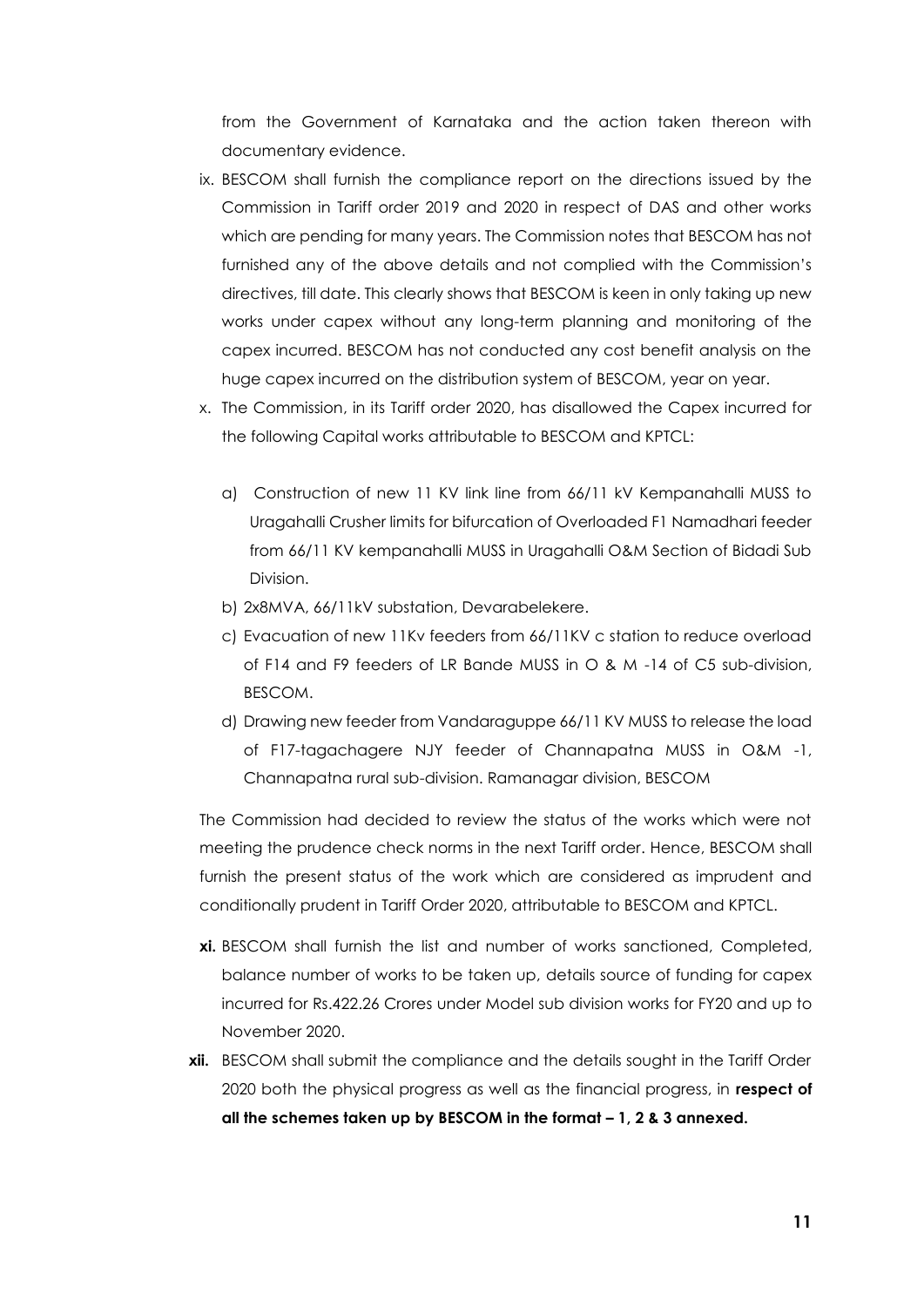#### **B. BESCOM Capex proposal for FY22:**

- a. As per the Tariff application, BESCOM has proposed the Capex of Rs.2500 Crores and Rs.3878 Crores as against the Commission approved capital expenditure of Rs.1661.93 Crores and Rs.1322.83 Crores in the Tariff Order 2019 (MYT Order), for FY21 and FY22 respectively. The BESCOM shall explain the rationale behind submitting the revised capital expenditure for Rs.2500 Crores and Rs.3878 Crores for FY21 and FY22 respectively. As the financial year 2020-21 is nearing completion, why the BESCOM has proposed the revised Capex at this juncture with the adverse financial condition faced on the account of COVID-19, shall be explained.
- b. BESCOM, in its filing in Table-4.27 and 4.28 has projected the capex towards conversion of OH lines into UG/AB cable for Rs.1135 Crores for FY21 and Rs.2000 Crores for FY22. BESCOM shall furnish actual the expenditure incurred upto 30.11.2020 on this project besides furnishing the progress of works achieved till date.
- c. BESCOM, in its filing has indicated Rs.368.91 Crores as the actual capital expenditure incurred in providing infrastructure to UNIP for FY20. Further BESCOM has projected the Capex of Rs.173.25 Crores and Rs.30 Crores for FY21 and FY22 respectively. BESCOM shall furnish the actual number of UNIP connections existing as on 01.04.2019, works completed and closing balance of UNIP installations to be provided with infrastructure during FY20 and up to November 2020. BESCOM shall also furnish sources of funding for executing these works, in FY20 to FY22.
- d. BESCOM shall furnish the UNIP installations provided with infrastructure under Tatkal Scheme, if any, separately for FY20,
- e. BESCOM shall furnish the target date of completion of the projects sanctioned, total number of BPL beneficiaries serviced under DDUGVY and IPDS Schemes, amount spent, amount of capital grants received from the Government of India, additional grants of 15% from GOI on achievement of prescribed milestones set by GOI from the date of inception of the project till date and the balance amount to be received from the Government of India and the action taken thereon with documentary evidence.
- f. BESCOM shall furnish the details of new works mentioned in its filing like APFC, software development and providing IP cameras for EV charging stations.
- g. BESCOM shall furnish the details of development and deployment of GPS based vehicle tracking system along with the cost there on.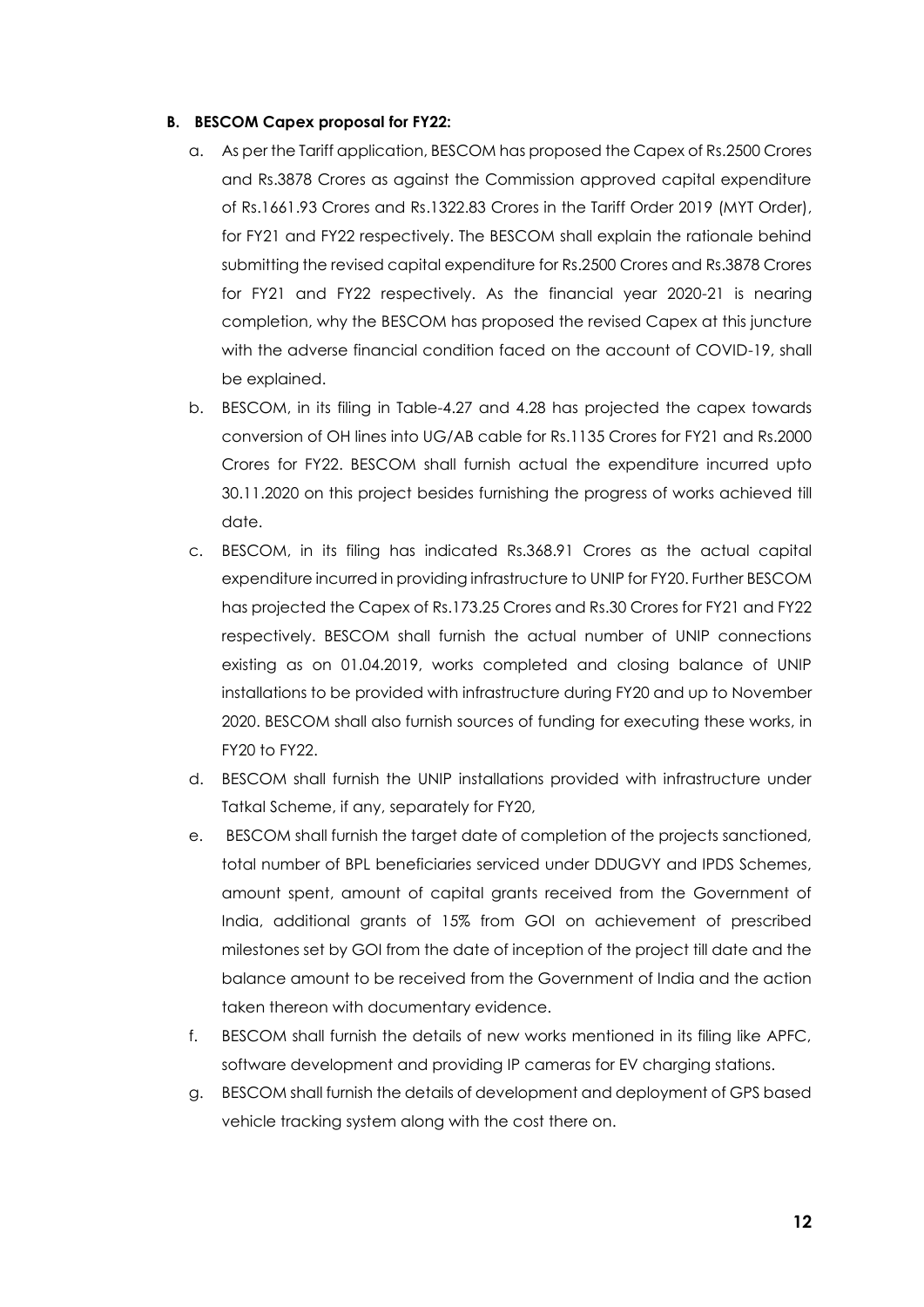- h. BESCOM shall furnish the details of works proposed under Model Sub-division and system improvement works of indiranagar division for Rs.62 Crores proposed in the FY22.
- i. BESCOM in its filing has proposed to carryout Capex works under SDP/SCP/TSP provided with Govt. grants for FY22 without indicating the amount in the proposed capital cost of Rs.3878 Crores. BESCOM shall furnish the reason for the same.
- j. BESCOM, in its capex proposal, has not provided any amount towards the rectification of the hazardous locations for FY22. BESCOM shall furnish the actual expenditure incurred during FY20 and up to November 2020in FY21, besides furnishing the reason for not considering any amount under the proposed Capex for FY22.
- k. BESCOM shall furnish the details of 11KV Evacuation of lines, strengthening of HT and LT network for Rs.200 Crores, Rs.250 Crores, Rs.250 Crores Capex proposal made in FY22 with the cost there on.

## **6. BESCOM Power Purchase:**

## i. **Annual Performance Review for FY20:**

- a. As against the approved quantum of 33960.83 MU energy at generating bus, BESCOM has purchased 33139.19 MU with sale of 726.43 MU through IEX and energy transactions under UI to an extent of 20.06 MU. The cost resulting from UI is being added to the total, the same needs to be deducted and hence needs correction accordingly.
- b. The per unit cost recovered from IEX sale is Rs 2.76. BESCOM shall explain how the energy of 726.43 MU sold through IEX at Rs. 2.76 per unit will earn profit to BESCOM taking into consideration the merit order dispatch.
- c. BESCOM has to provide the plant-wise details of total energy utilized and unutilized in the format annexed at **Annexure-1** considering the merit order dispatch. Any deviation from merit order scheduling should be explained fully.
- d. The Actual purchase of energy from Renewable Energy sources has increased by 19%. This shows lack of proper forecasting the generation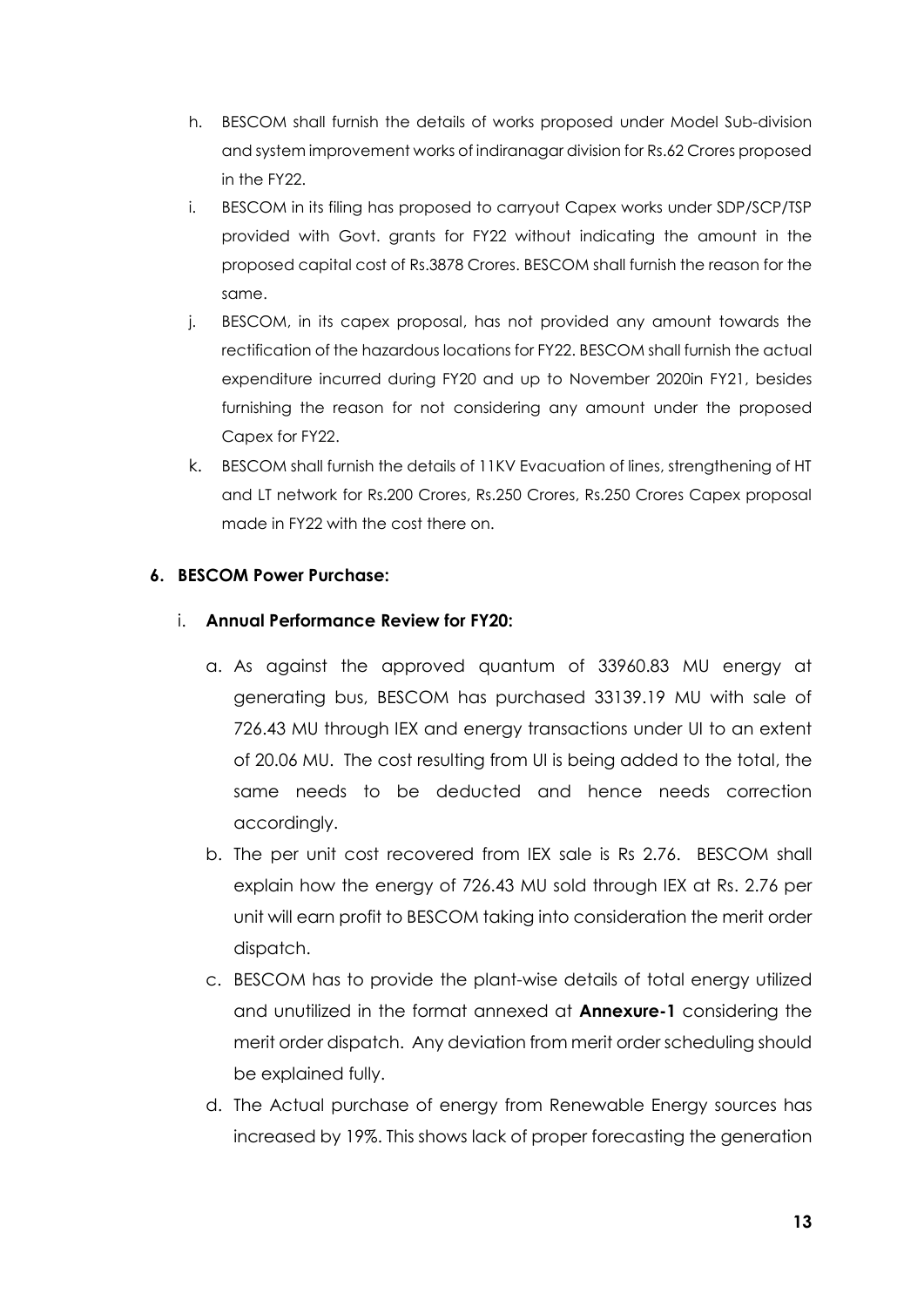from renewable energy. Reasons for this need to be explained by BESCOM.

- e. The actual PGCIL Charges has increased by around 97%, for FY20, BESCOM shall furnish month-wise details along with the explanation for such a raise in the charges. This has been increasing year after year which is resulting in huge burden on the end consumers. The present status of action initiated by BESCOM to address this issue of abnormal increase in the PGCIL POC charges, shall be informed to the Commission.
- f. The BESCOM has considered 20.58 MU with the cost of Rs. 8.66 Crores as inter-ESCOMs energy charges, as indicated in D1-Format. The basis for payment of this amount shall be furnished besides submitting the reconciliation statement for the energy balancing among the ESCOMs.
- g. The BESCOM has considered 1702.86 MU with the cost of Rs. 706.74 Crores towards Energy Balancing, as indicated in D1-Format. The basis for payment of this amount need to be furnished.
- h. The BESCOM shall furnish the basis thereof for variation in respect of energy utilized indicated in the D1 Format, wherever applicable against the Commission approved energy allowed in respect of each of the plant.
- i. The BESCOM shall furnish the basis thereof for variation in respect of tariff indicated (capacity charges, variable charges and total cost) in the D1 Format, wherever applicable against the Commission approved tariff in respect of each of the plant.
- j. The energy purchased from the following power plants has been clubbed BESCOM shall furnish the details of energy purchased for FY20, separately for ease of comparison: Kaiga U#3 and U#4 with Kaiga U#1, U#2 Kudankulam U#2 with Kudankulam U#1. DVC, Koderma U#1 & U#2 with Meja U#1 & 2
- k. The total amount shown in respect of NNTPS needs to be clearly written in terms of capacity charges and variable charges.
- l. The per unit variable cost calculated in respect of KPCL hydel stations needs correction along with the per unit cost calculated towards total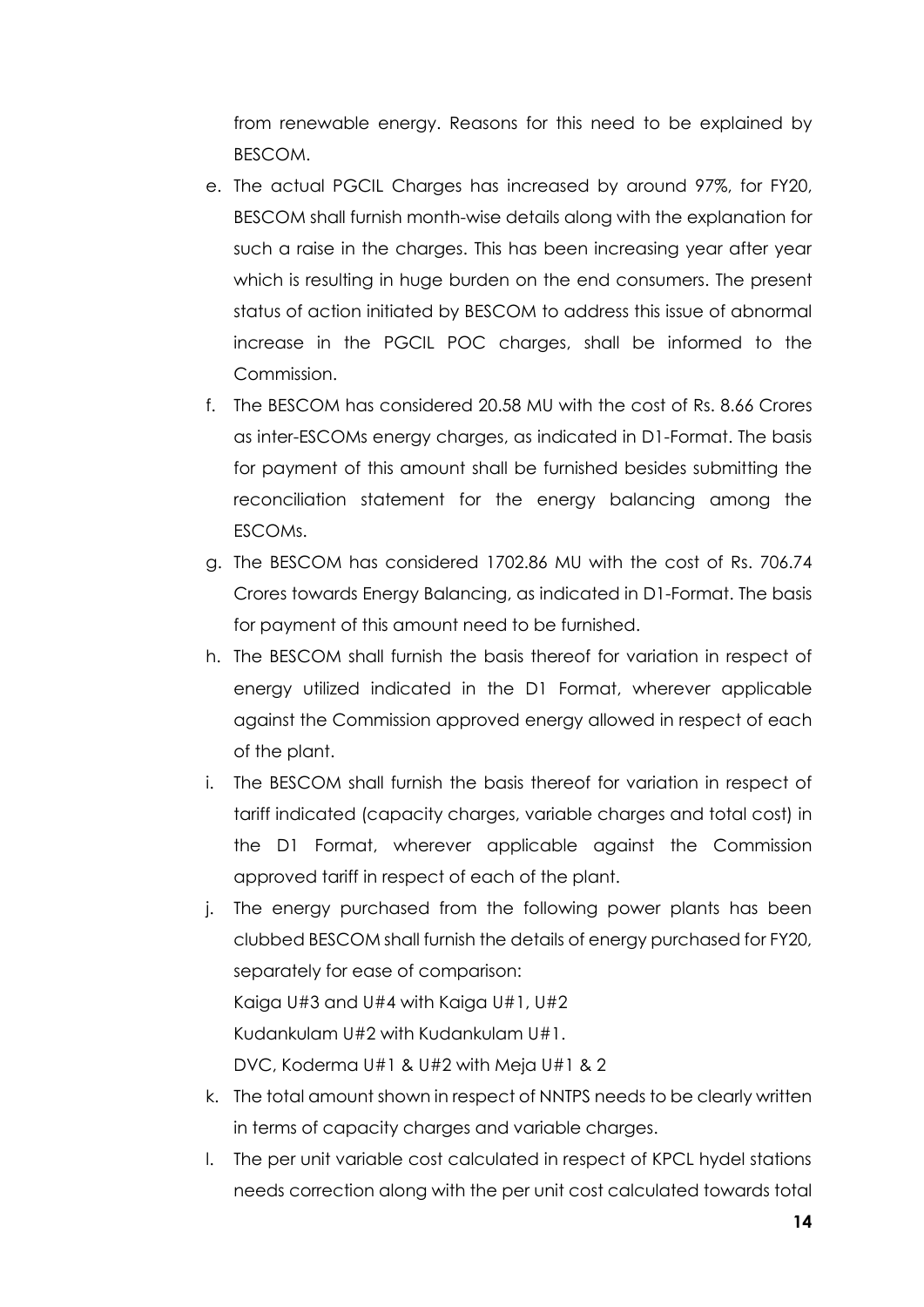other hydro in the approved power purchase cost for FY 20. BESCOM shall furnish the details for the same.

m. BESCOM in its filing of APR for FY 20 has indicated the capacity charges in respect of KPCL Hydel Power Plants. The same needs justification from BESCOM.

#### ii. **Power Purchases-ARR Projections for FY22:**

a. BESCOM, in its ARR filing has indicated its requirement of power at - 29955.93MU and its cost -Rs. 17629.6 Crores at a per unit cost of Rs.5.89 for the FY22. The Commission, under MYT Tariff Order 2019, had approved the energy requirement and power purchase cost at 36894.27 MU at a cost of Rs.20412.40 Crores at a per unit cost of Rs.5.53 for FY22. The source-wise difference between the Commission's approved power purchase quantum and cost and the projection made by BESCOM for FY22 are as under:

|         | KERC Approved for 2021-22                     |                  |         | <b>BESCOM PROJECTIONS</b> |               |                |           |
|---------|-----------------------------------------------|------------------|---------|---------------------------|---------------|----------------|-----------|
| SI. No. | Source                                        | <b>Energy in</b> | Amount  | Avg. cost                 | <b>Energy</b> | Amount         | Avg. cost |
|         |                                               | <b>MU</b>        | in Crs. | in Rs                     | in MU         | in Crs.        | in Rs     |
|         | $\mathbf{2}$                                  | 3                | 4       | 5                         | 6             | $\overline{7}$ | 8         |
|         | <b>KPCL-Hydro</b>                             | 2599.52          | 267.73  | 1.03                      | 4243.76       | 511.9          | 1.21      |
| 2       | <b>KPCL-Thermal</b>                           | 10533.85         | 6833.4  | 6.49                      | 7766.58       | 5708.6         | 7.35      |
| 3       | Central Projects                              | 12570.63         | 5188.28 | 4.13                      | 9114.56       | 4572.05        | 5.01      |
| 4       | Major IPP (UPCL)                              | 2468.95          | 1592.48 | 6.45                      | 2173.08       | 1141.16        | 5.25      |
| 5       | <b>RE</b> Projects                            | 8660.65          | 3446.79 | 3.98                      | 9372.86       | 3190.68        | 3.4       |
| 6       | Other Hydro                                   | 60.67            | 37.31   | 8.2                       | 94.18         | 31.45          | 3.34      |
| 7       | Energy balancing                              |                  |         |                           | $-2809.09$    | $-1426.31$     | 5.08      |
| 8       | <b>KPTCL</b> transmission<br>charges and SLDC |                  | 1958.82 |                           |               | 2419.49        |           |
| 9       | <b>PGCIL charges</b><br>and POSCO             |                  | 1087.59 |                           |               | 1480.58        |           |

BESCOM shall furnish the basis for projecting the source-wise energy for FY22 with the explanation for having projected the reduced quantum of energy, in contrary to the steadily increase in day by day consumption in the State based on the daily load curve statement submitted by SLDC.

b. BESCOM, in its filling has indicated the energy balancing figure of 2809.09MU with a cost of Rs1426.31 Crores for FY22. The basis with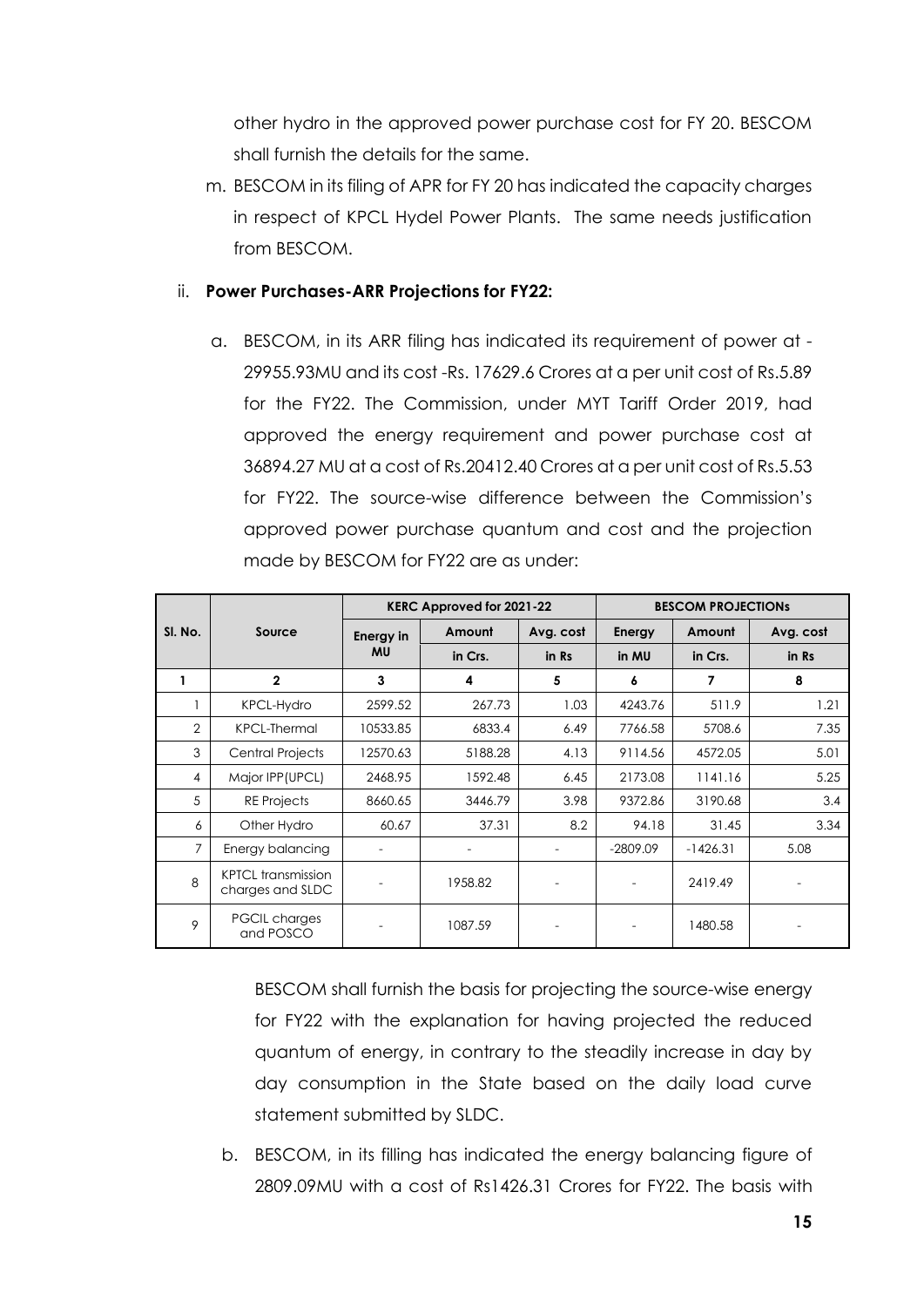reason for considering the projection of energy and the cost shall be furnished.

- c. The actual source-wise energy received for October, 2020 and November, 2020 and the cost thereon shall be furnished in the same D-1 Format.
- d. BESCOM has considered the energy of 207.37MU from Yelahanka gas plant with per unit cost of Rs 21.011. In this regard, BESCOM shall confirm whether Power Purchase Agreement has been signed with KPCL, after obtaining the In-principle approval from the Commission.
- e. The basis and the computation sheet for reckoning the fixed cost and variable charges in respect of each of the thermal generating stations and other stations shall be furnished.
- f. BESCOM shall furnish the basis of computations and the document in consideration of fixed cost and variable costs in respect of BTPS unit-3, YTPS and Yelahanka gas plants.
- g. BESCOM shall furnish source-wise capacity and quantum of energy to be procured from RE projects, for which it has executed the PPAs.
- h. BESCOM shall furnish the methodology for forecasting the RE energy from different sources for FY22**.**

## **7. BESCOM's Distribution**:

## **i. Distribution Loss for FY 20:**

BESCOM in its APR filing for FY 20 has indicated the actual distribution loss of 11.99% with the reduction in the energy purchase at IF point by 1261.26 MU and reduction in sales by 1023.73 MU for FY20. BESCOM could have reduced the Distribution loss lesser than 11.99% by properly monitoring the losses of the Cities and Towns. Hence, BESCOM shall furnish the actual data of Energy Audit for Towns and Cities covered in its area of supply, in the following format:

| Name of           | <b>FY20</b>              |                         |                                    | <b>FY21(upto Nov'2020)</b> |                         |                                    |
|-------------------|--------------------------|-------------------------|------------------------------------|----------------------------|-------------------------|------------------------------------|
| the Town<br>/City | Energy<br>Input in<br>ΜU | Energy<br>Sold in<br>MU | <b>Distribution</b><br>loss in $%$ | Energy<br>Input in<br>MU   | Energy<br>Sold in<br>MU | <b>Distribution</b><br>loss in $%$ |
|                   |                          |                         |                                    |                            |                         |                                    |
|                   |                          |                         |                                    |                            |                         |                                    |
| Total             |                          |                         |                                    |                            |                         |                                    |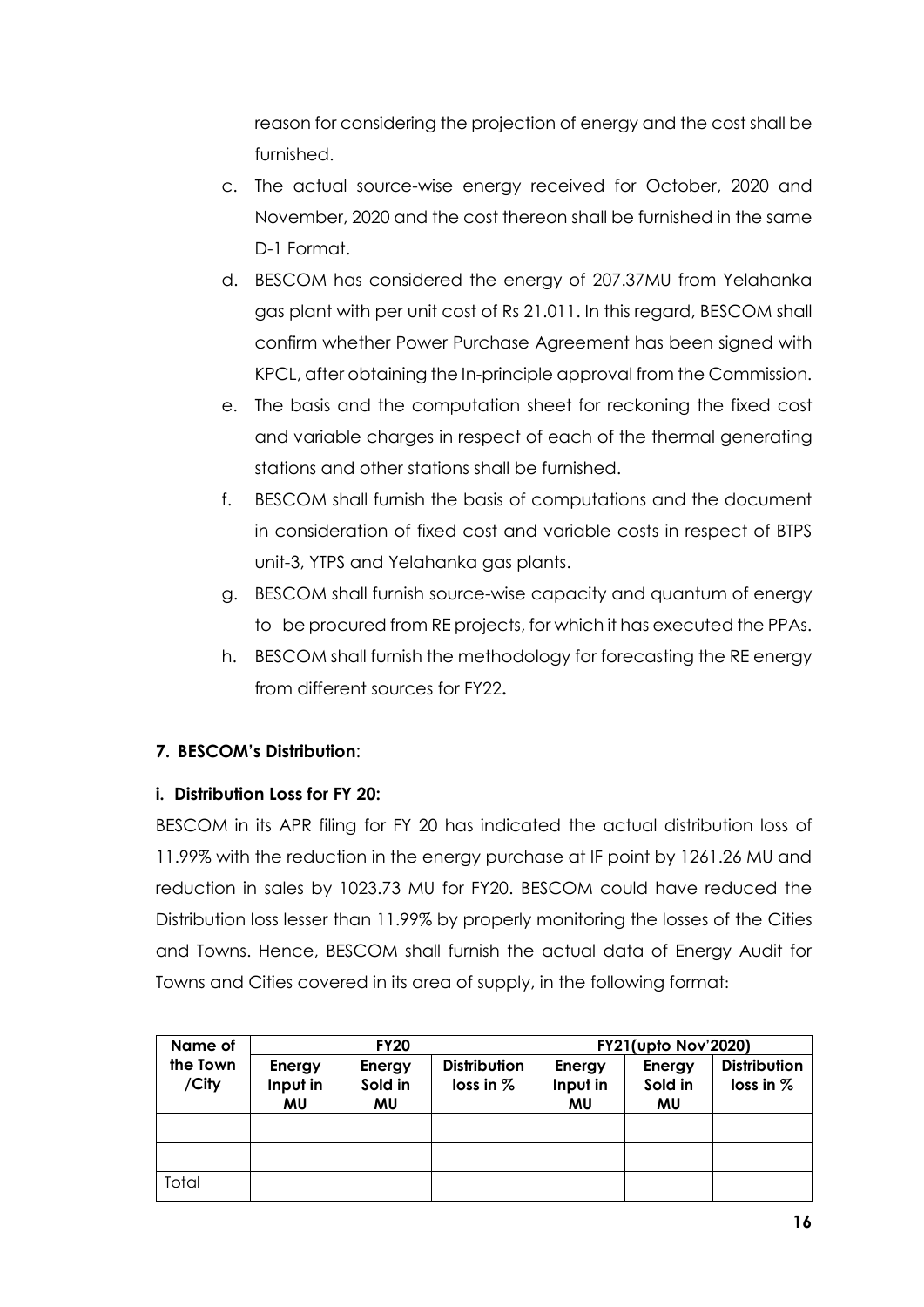#### **ii. Distribution Loss for FY 22**:

- a. BESCOM, in its ARR filing has proposed to retain the distribution losses of 11.75% for FY22 as approved by the Commission, in its Tariff Order dated 30.05.2019. It is observed that, while proposing the capital investment plan for the FY22, BESCOM has allocated significant investment for the purpose of reconductoring of HT and LT lines, new lines for evacuation of power, replacing 11 KV overhead lines by UG Cables and other improvement works. Considering, the proposed Capex plan of Rs.3878 Crores for FY22, the losses projected for FY22 is not commensurate with the proposed investments. BESCOM by keeping inview of the proposed Capex shall reassess and submit the revised distribution losses for FY22.
- b. Further, while projecting the capital expenditure, BESCOM has to give utmost importance to identify high loss making feeders, high loss making subdivision, division and circles to prioritize investments to specifically reduce losses and improve reliability of distribution system. But no such details are indicated in the filing. BESCOM should note that, the optimal distribution system loss should be less than 10% even to maintain the voltage regulations within the permissible limits of 9% for 11kV system and 6% for LT distribution system. BESCOM should have planned towards bringing down the distribution system losses below 10%. BESCOM shall furnish the above details.

## **8. RPO Compliance:**

- i. BESCOM has furnished the details of RPO compliance of solar and non-solar RPO for 2019-20 and has submitted that it has complied with both solar & Non-solar RPO. As per D-1 Format, the net energy after deducting the Hydel sources is 31295.34 MU [32392.69-995.93(KPCL)-101.42(Other Hydro)] whereas, BESCOM for RPO calculation has considered 31037.71 MU. **This shall be clarified. Further, break up for energy procured from Shimsha project shall be furnished.**
- ii. As per Table3.16, the solar purchased is 4783.98 MU [excluding banked energy], whereas as per Table 3.17 it is 4732.45 MU. Similarly, as per Table3.16, the Non-solar purchased is 4057.10 MU [excluding banked energy &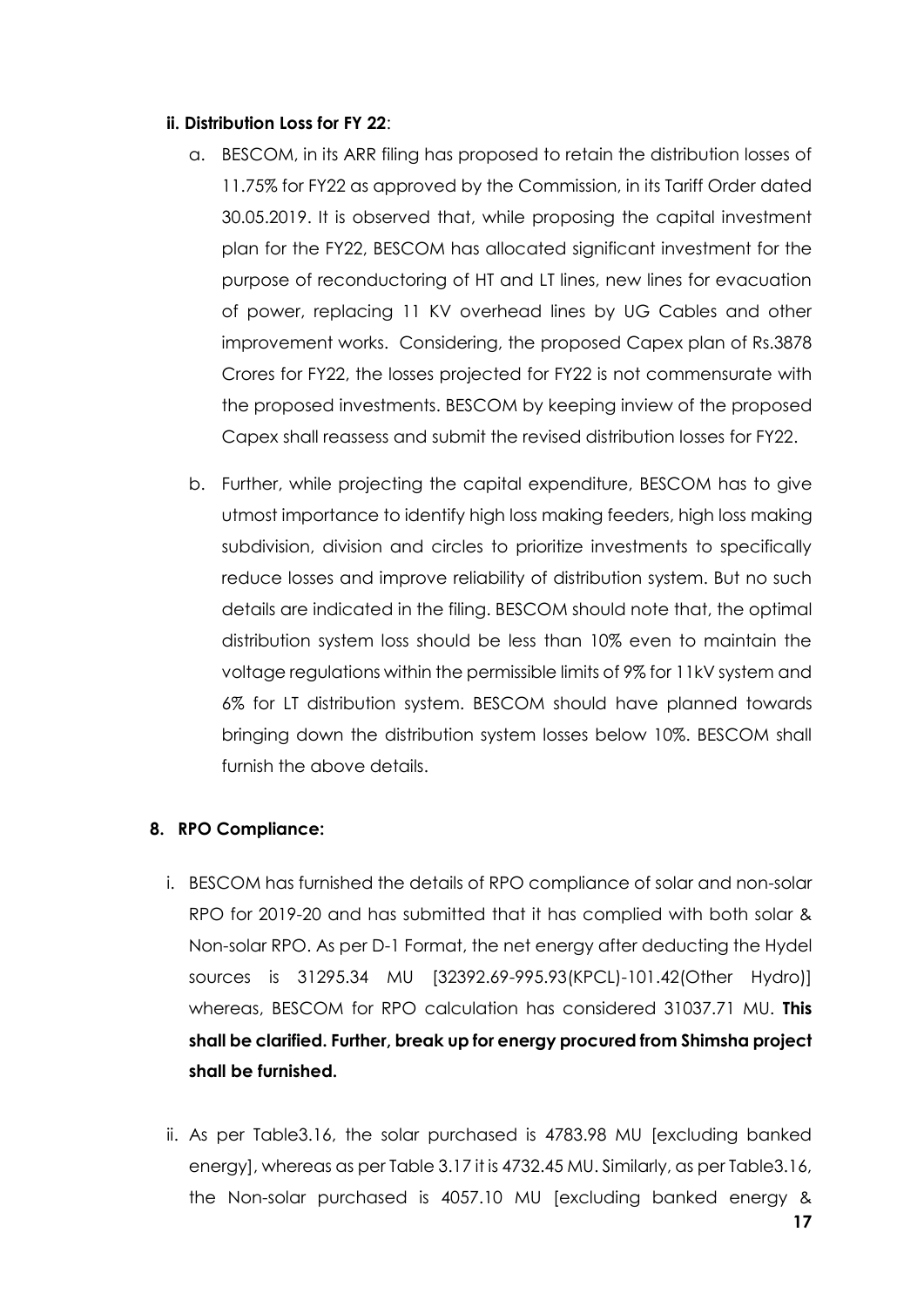including medium term co-gen purchase], whereas as per Table 3.17 it is 4092.18 MU. These figures shall be reconciled with accounts data. Also, for Non-solar RPO, the energy procured from Shimsha Hydro Station shall also be added.

iii. For validating the RPO compliance and to work out APPC, BESCOM shall furnish the data as per the format indicated below, duly reconciling the data with audited accounts of FY20:

| No.            | <b>Particulars</b>                           | Quantum in | Cost-Rs. |
|----------------|----------------------------------------------|------------|----------|
|                |                                              | MU         | Crs.     |
|                | Total Power Purchase quantum from all        |            |          |
|                | sources excluding Hydro energy               |            |          |
| 2              | Non-solar Renewable energy purchased         |            |          |
|                | under PPA route at Generic tariff including  |            |          |
|                | Non-solar RE purchased from KPCL             |            |          |
| 3              | Non-solar Short-Term purchase from RE        |            |          |
|                | sources, excluding sec-11 purchase           |            |          |
| 4              | Non-solar Short-Term purchase from RE        |            |          |
|                | sources under sec-11                         |            |          |
| 5              | Non-solar RE purchased at APPC               |            |          |
| 6              | Non-solar RE pertaining to green energy sold |            |          |
|                | to consumers under green tariff              |            |          |
| $\overline{7}$ | Non-solar RE purchased from other ESCOMs     |            |          |
| 8              | Non-solar RE sold to other ESCOMs            |            |          |
| 9              | Non-solar RE purchased from any other        |            |          |
|                | source like banked energy purchased at 85%   |            |          |
|                | of Generic tariff                            |            |          |
| 10             | Total Non-Solar RE Energy Purchased          |            |          |
|                | [No 2+ No.3+No.4+No.5 +No.7+No.9]            |            |          |
| 11             | Non-Solar RE accounted for the purpose of    |            |          |
|                | <b>RPO</b>                                   |            |          |
|                | [No.10-No.5-No.6-No.8]                       |            |          |
| 12             | Non-solar RPO complied in %                  |            |          |
|                | [No11/No1]*100                               |            |          |

#### a. **Non-solar RPO:**

#### b. **Solar RPO:**

| No. | <b>Particulars</b>                           | Quantum in | Cost-Rs. |
|-----|----------------------------------------------|------------|----------|
|     |                                              | MU         | Crs.     |
|     | Total Power Purchase quantum from all        |            |          |
|     | sources excluding Hydro energy               |            |          |
| 2   | Solar energy purchased under PPA route at    |            |          |
|     | Generic tariff including solar energy        |            |          |
|     | purchased from KPCL                          |            |          |
| 3   | Solar energy purchased under Short-Term,     |            |          |
|     | excluding sec-11 purchase                    |            |          |
|     | Solar Short-Term purchase from RE under sec- |            |          |
|     |                                              |            |          |
| 5   | Solar energy purchased under APPC            |            |          |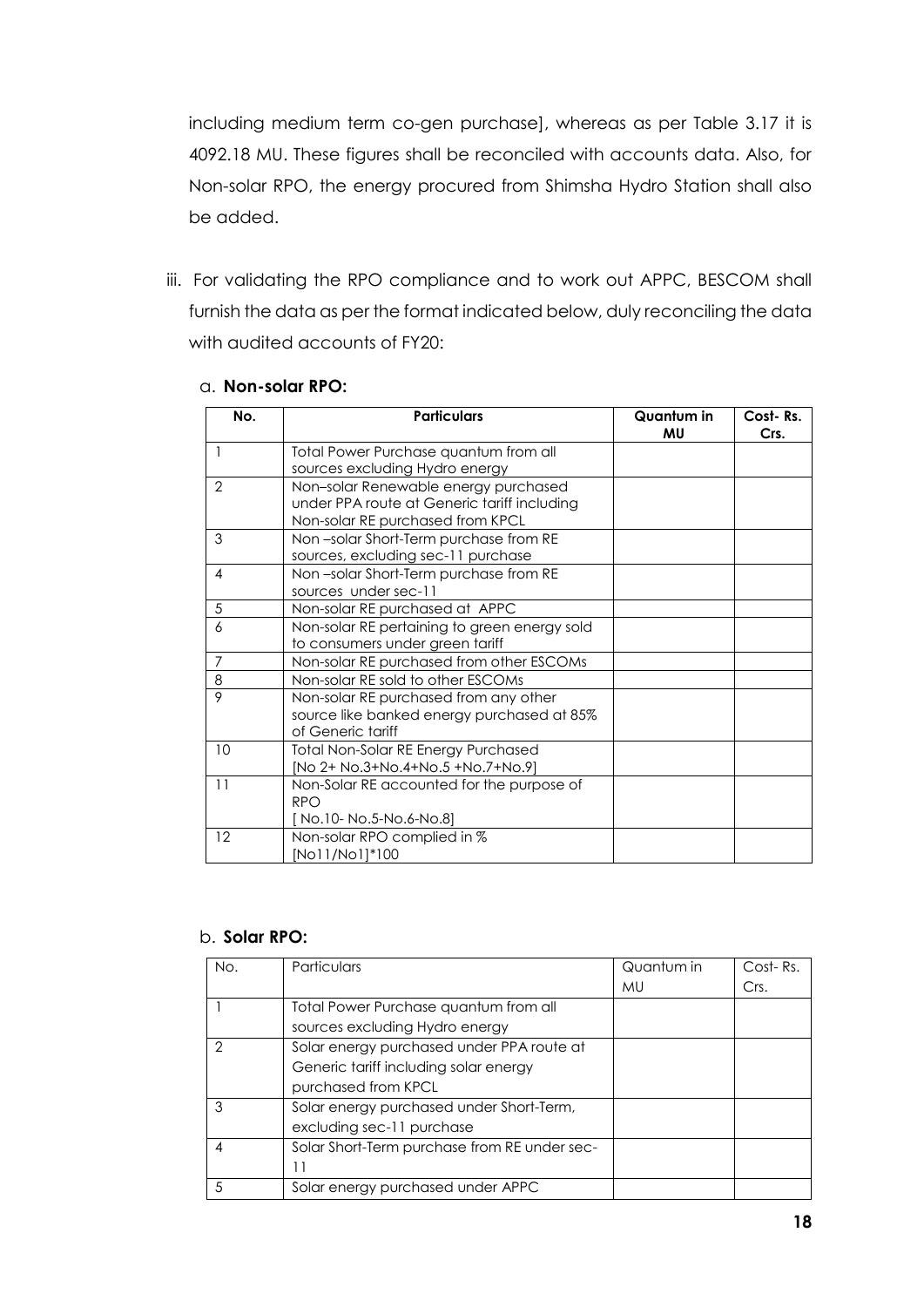| 6  | Solar energy pertaining to green energy sold |  |
|----|----------------------------------------------|--|
|    | to consumers under green tariff              |  |
|    | Solar energy purchased from other ESCOMs     |  |
| 8  | Solar energy sold to other ESCOMs            |  |
| 9  | Solar energy purchased from NTPC (or others) |  |
|    | as bundled power                             |  |
| 10 | Solar energy purchased from any other        |  |
|    | source like banked energy purchased at 85%   |  |
|    | of Generic tariff                            |  |
| 11 | <b>Total Solar Energy Purchased</b>          |  |
|    | [No2+ No.3+No.4+No.5+No.7+No.9+No.10]        |  |
| 12 | Solar energy accounted for the purpose of    |  |
|    | <b>RPO</b>                                   |  |
|    | [No.11- No.5-No.6-No.8]                      |  |
| 13 | Solar RPO complied in %                      |  |
|    | [No12/No.1]*100                              |  |

**BESCOM shall furnish the estimates for complying with solar and non-solar RPO for FY21 & FY22, including any cost implication for purchasing RECs, if any.**

#### **9. Observations on other items of ARR:**

#### **A. APR FY20**

- a. **Employee Cost**: BESCOM in its tariff application has indicated the number of employees working strength of 15440 as against the sanctioned strength of 24576 employees for FY 20. It is observed from D-6 Format that, as against the 22893 sanctioned post of other employees below the officer's grade, 13975 employees are working. BESCOM shall furnish the cadre-wise details of employees covered under 'other employees' and explain how it is managing with the existing staff. BESCOM shall also furnish the number of persons working on outsourced basis from contract agencies and the remuneration incurred thereon, during FY20.
- b. **Incentive on Distribution Losses**: BESCOM, as per Table 3.9 in the APR filing for FY20, has claimed an amount of Rs.109.48 Crores as incentive for having achieved the distribution losses of 11.99% over the approved upper target loss of 12.50% instead of taking the lower targeted distribution losses of 12.00% for FY 20. BESCOM shall explain as to how it has claimed the higher amount of incentive for FY 20 in contravention of the MYT Regulation.
- c. BESCOM in its filing as per Table 3.21, has claimed an amount of Rs. 242.13 Crores towards Remuneration paid to the contact agencies.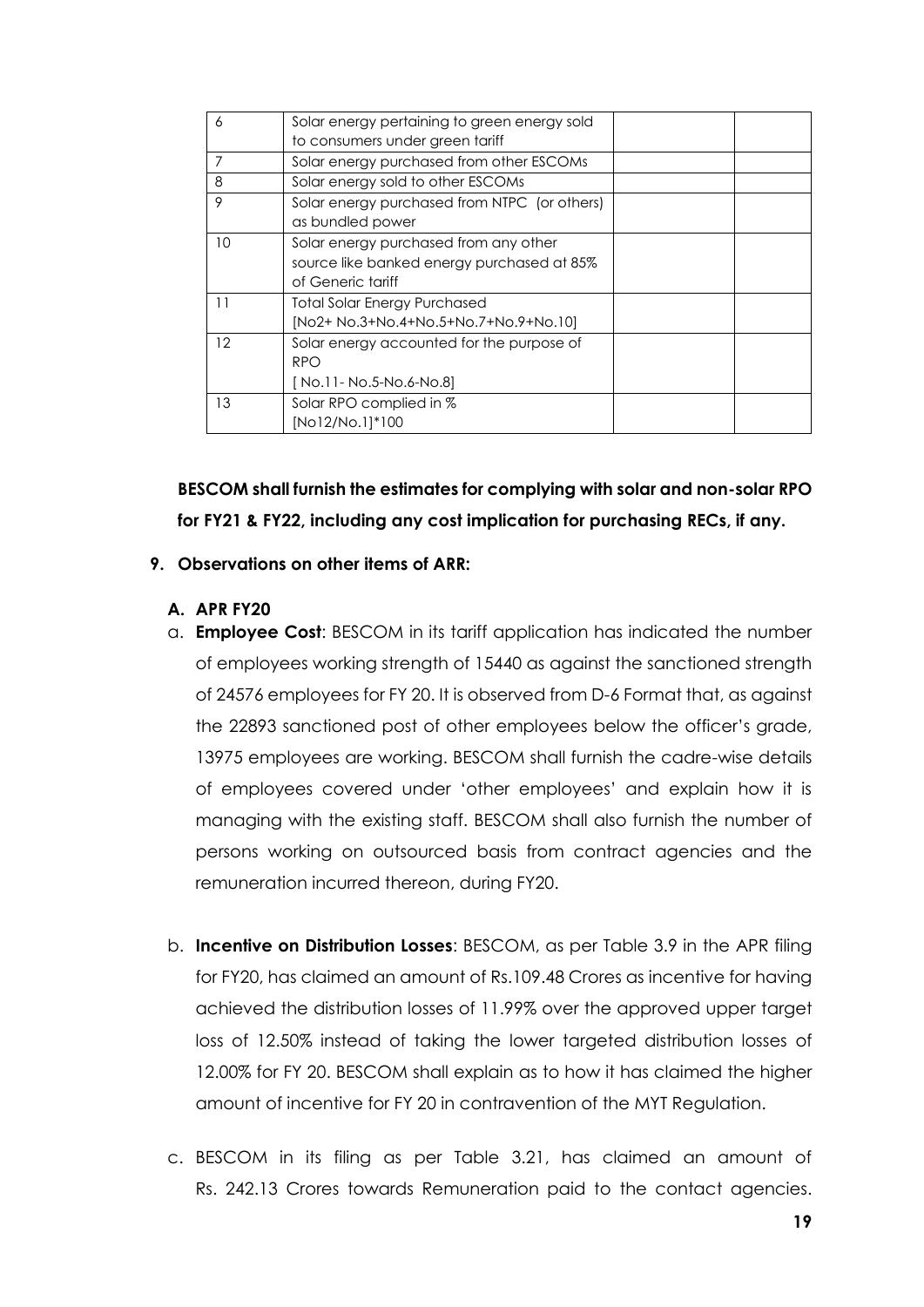BESCOM shall submit the details of number of persons engaged through contract agencies and the payment made thereon and nature of work for which they have been engaged during FY20.

- d. BESCOM in its filing of APR in Table 3.22, has claimed an amount of Rs.53.40 Crores towards conveyance and travelling expenses for FY20. The Commission, in its earlier Tariff Orders has directed BESCOM to control the expenses under A&G head of account. In spite of the direction, the expenditure under this head of account is increasing year on year. BESCOM shall explain the reason for incurring huge expenses under this head of account, besides furnishing the details about the expenditure incurred in respect of regular employees and service stations maintenance expenses separately along with number of vehicle hired.
- e. BESCOM, in its APR application, has claimed an amount of Rs.399.58 Crores towards un-controllable additional employees cost (Terminal Benefits) for FY20. BESCOM shall furnish the detailed computation sheet for having incurred this expenditure along with the Actuarial Valuation Report.
- f. BESCOM in its filing for APR for FY20, in Table 3.3 and 3.2, has indicated Rs.1762.30 Crores as long term barrowing for FY20. Compared to the actual capital expenditure of Rs. 2522.48 Crores incurred during FY20, even with the amount of capital grants/subsidy/consumer contributions received during the year, the amount of capital loan barrowed during the year is on the higher side and is a burden to the consumers. BESCOM shall submit the details of loan-wise capital loans in the Format enclosed. **(Annexure – 2).**
- g. BESCOM, in its APR application for FY20, in Table 3.33, has indicated an amount of Rs.6357.63 Crores as short term / overdraft borrowings during FY20. As compared to the total requirement of working capital of Rs. 3850.87 Crores as per Table 3.34, the new borrowings made during FY20 is on the higher side. BESCOM shall explain the reason with purpose of borrowings such a huge amount of short term loan/OD drawn even with the revenue collection reaching Rs.20525.10 Crores (Table-1.1) for FY20. BESCOM shall also submit loan-wise details of short term/overdraft drawn during FY20 in the format enclosed. **(Annexure – 3)**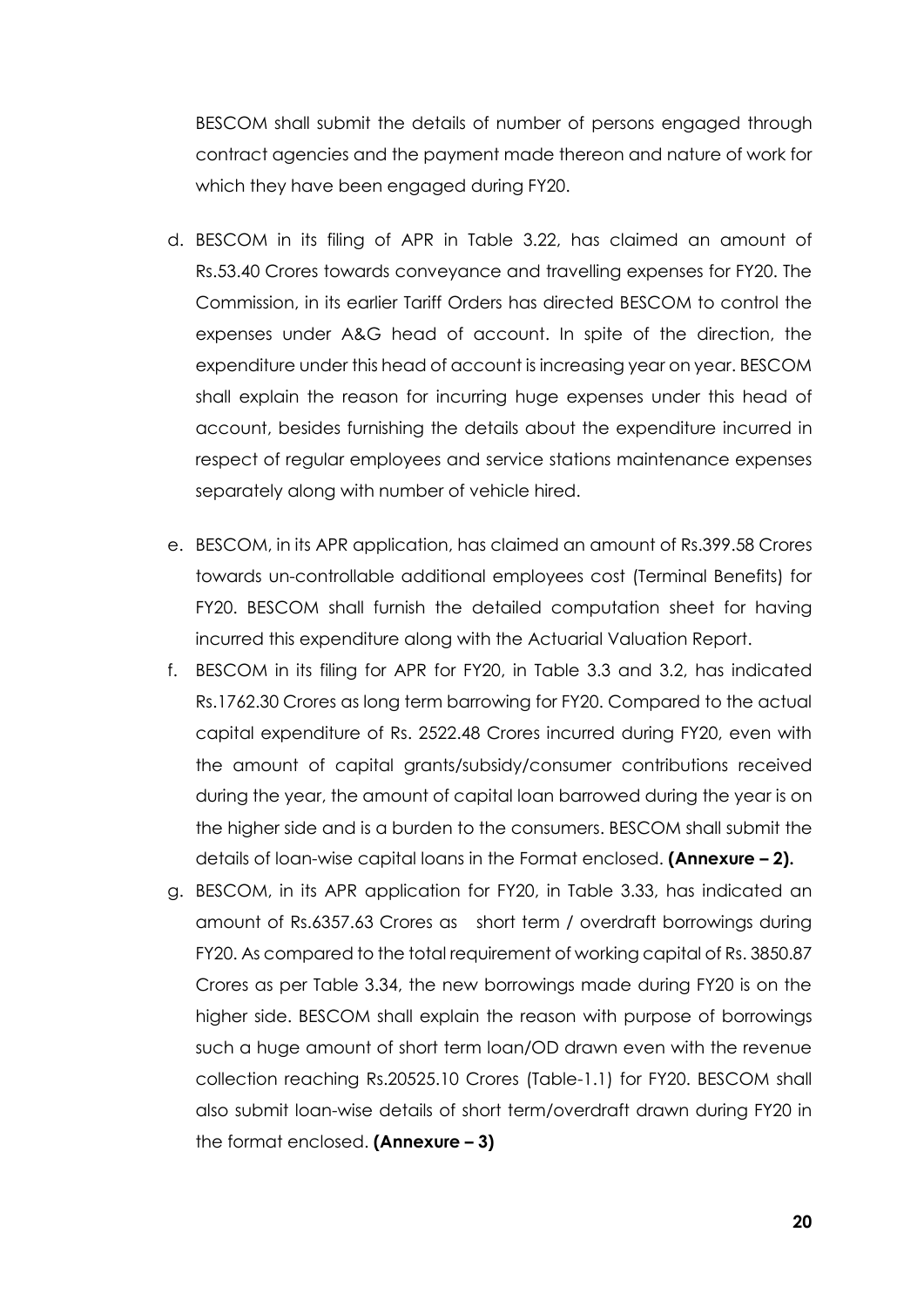h. BECOM, in its APR application for FY20. in Table-3.36, has claimed an amount of Rs.19.91 Crores as Bank charges under "other finance charges" for FY20. BESCOM shall submit the details and the nature of expenditure for having incurred this amount during FY20.

#### **B. Observations on ARR for FY22 – Borrowing, Interest rates etc.**

- a. As against the proposed Capex outlay of Rs.3878 Crores (Page 86) and the estimated capital expenditure of Rs.3533.50 Crores (Table 4.40), BESCOM has proposed to avail the new capital loans of Rs.2109 Crores (Table 4.45), which also includes loans to liquidate the power purchase dues for FY22. Out of this total amount of proposed borrowings, BESCOM shall furnish the break-up details of amount earmarked for Capital loan to meet the capex and liquidation of power purchase dues for FY22.
- b. BESCOM shall submit the details about the measures taken / action plan to reduce the interest burden on Capital loans / working capital loans and late payment surcharge payable to the power generators, as per the guidelines issued by the Govt. of India to reduce the financial burden of the transmission and distribution Companies, suffering due to slowdown of economic activities on account of COVID-19.
- c. BESCOM, in its filing for ARR, in Table 4.5, has claimed the Bank rate of 5.70% for the payment of interest on consumer security Deposits for FY22. BESCOM shall submit the basis for claiming the Bank Rate of 5.70 % in contravention to the provisions of KERC Regulation on payment of interest on consumer's security deposit. BESCOM is required to reassess the interest as per the provisions of prevailing Regulations.
- d. BESCOM, in its application for ARR for FY22, has submitted the non- telescopic tariff under LT-2 domestic category up to the consumption of 200 units and proposed reduction in the energy charges and massive increase in the fixed charges. By this proposal to increase in the fixed charges, BESCOM has proposed to earn an additional revenue of Rs.805.84 Crores, resulting in increase in the fixed charges by 59.60% over the existing tariff, which is beyond the capacity of the majority of the consumers under domestic category. As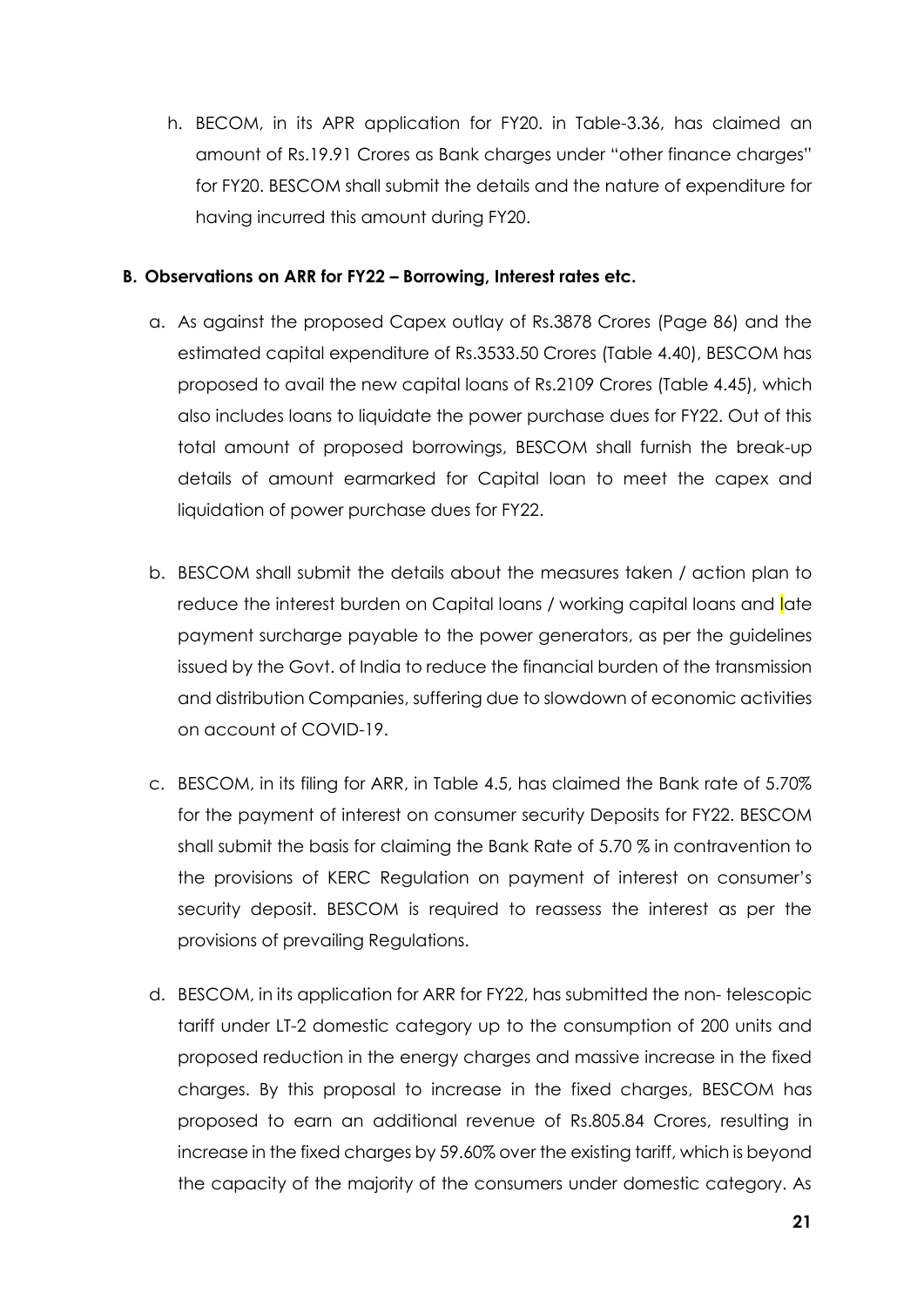the revenue realised from the domestic consumer and some of the other category of consumer is almost meeting the average cost of supply, BESCOM shall have a re-look into the issue and submit its justification for proposing a massive increase in fixed charges duly considering the plight of the average consumers' paying capacity.

e. BESCOM shall submit the actual details of number of consumers, sectioned load and sales for FY20 under domestic category {LT 2(a) and LT 2(b)} as made out in the following table.

| Slab      | No. of<br>Consumer | Sanctioned<br>load in Kw | Sales in MU | Demand in<br>Rs. Crores |
|-----------|--------------------|--------------------------|-------------|-------------------------|
| $0 - 50$  |                    |                          |             |                         |
| $50 - 40$ |                    |                          |             |                         |
| 101-150   |                    |                          |             |                         |
| 150-200   |                    |                          |             |                         |
| Above 200 |                    |                          |             |                         |

- f. BESCOM, in Format A-2 (Balance sheet), has indicated Rs. 9330.66 Crores as closing balance of receivable from consumers for sales of power as against the actual revenue realisation of Rs. 8525.20 Crores for FY20. Recovery of the bill amount to the extent of 100% is the key factor in ensuring Company's financially viability. This will also be a key factor in ensuring lower percentage of AT &C losses of the Company, besides reducing the interest burden on the power purchase and bank loans. BESCOM shall explain the basis for projecting the higher amount of closing balance of receivables for FY22. BESCOM shall also furnish the reasons for the accumulation of revenue receivables from the consumers during FY20 and efforts made and the action plan for the recovery of arrears.
- g. BESCOM shall submit the following category / sub-category-wise details under LT and HT in respect of Poultry Farms, Cold Storage Plants and Ice Manufacturing Plants based on the actual as on 31.03.2020 and as on 30.11.2020.

| <b>Category of consumers</b> | No. of<br>consumer | Sanctioned load<br>in Kw/HP | Sales in MU |
|------------------------------|--------------------|-----------------------------|-------------|
|                              |                    |                             |             |
|                              |                    |                             |             |
|                              |                    |                             |             |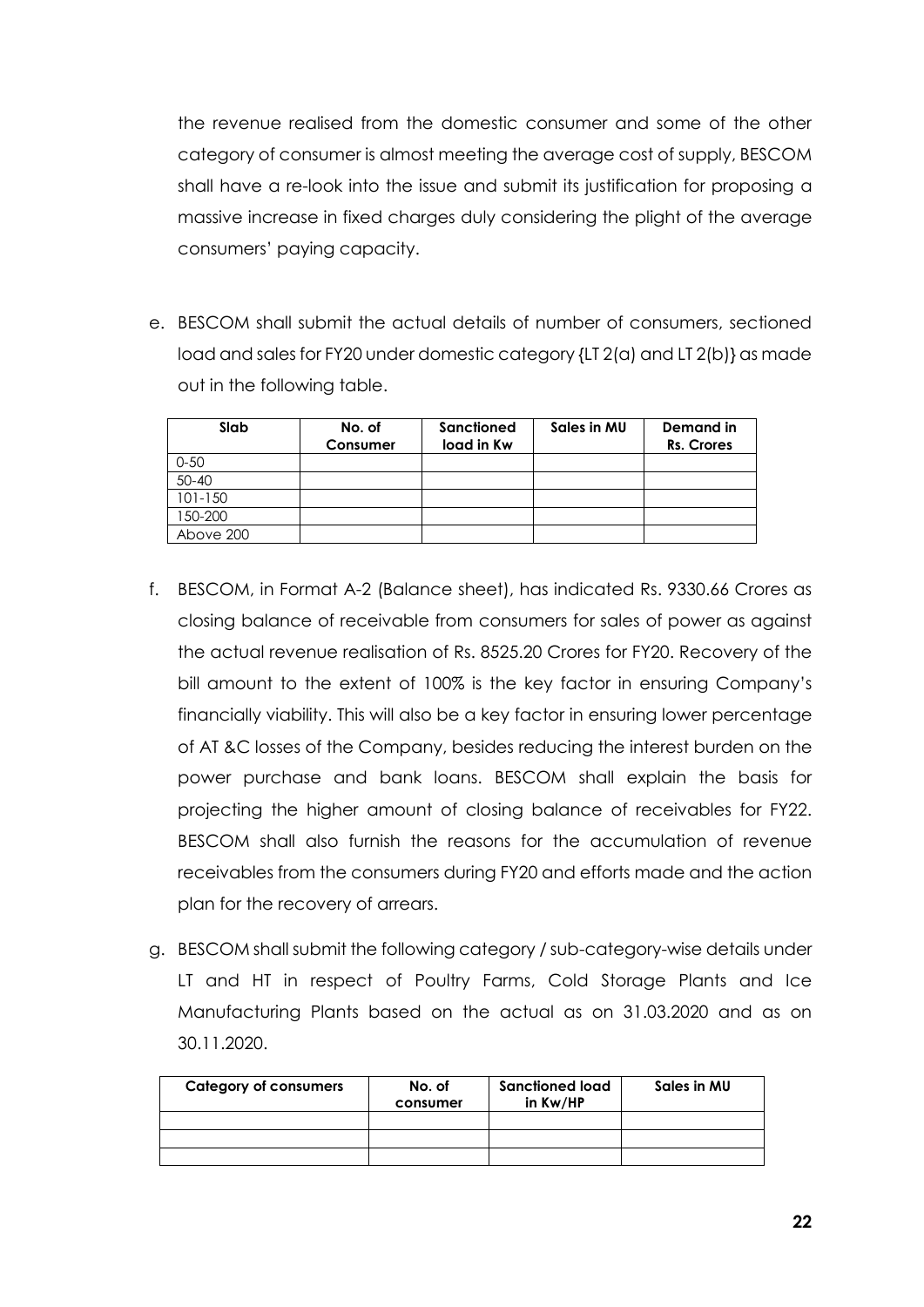#### **10. Cross subsidy surcharge:**

BESOM has stated that as per Hon'ble APTEL, the Cross-Subsidy Surcharge is not only to compensate ESCOMs for loss of cross subsidy, but also to compensate the remaining consumers who have not taken OA. Further, BESCOM has referred to the Consultation paper of MoP dated 24.08.2017 and has stated that SERCs have to implement Para 8.3-2 and first proviso to Para 8.5.1 of tariff policy, simultaneously. Accordingly, BESCOM has submitted that, it has worked out the CSS as per the formula specified in tariff policy,2016.

For FY21, BESCOM has proposed the following CSS:

| Voltage        | HT-1      | HT-    | $HT-2q(ii)$ | HT-    | HT-    | HT-    | HT-    | HТ        | HТ            | HT <sub>3</sub> b | $HI-4$ | $HI-5$ |
|----------------|-----------|--------|-------------|--------|--------|--------|--------|-----------|---------------|-------------------|--------|--------|
| level          |           | 2a(i)  |             | 2b(i)  | 2b(ii) | 2C(i)  | 2C(ii) | 3a(i)     | 3a(ii)        |                   |        |        |
| 66kV &         | $-50.92$  | 258.95 | 214.00      | 329.52 | 256.76 | 189.63 | 238.89 | $-402.04$ | $\sim$ $\sim$ | $-162.84$         | 183.08 | 411.78 |
| above          |           |        |             |        |        |        |        |           | 376.93        |                   |        |        |
| <b>HT-11kV</b> | $-113.28$ | 258.95 | 214.00      | 329.52 | 256.76 | 163.31 | 238.89 | $-464.39$ | $-439.29$     | $-225.19$         | 130.58 | 411.78 |
| or $33$ kV     |           |        |             |        |        |        |        |           |               |                   |        |        |

**BESCOM shall furnish the working sheet of cost of supply at 66kV and at HT level**

#### **11. Additional surcharge:**

BESCOM has stated that it has worked out the additional surcharge of Rs.2.09/unit considering the ARR of FY22. However, it is also stated that the Additional surcharge is worked out as per the methodology adopted in KERC order dated 30.05.2019. It may be noted that in the above tariff order, the Commission had worked out additional surcharge based on APR data of FY18, whereas in the subsequent order issued on 04.11.2020, the Commission has considered the approved ARR of FY21**. In view of the above BESCOM shall clarify as to whether the computations are done as per order dated 04.11.2020 or as per order dated 30.05.2019. The Commission in its previous order has provided concession to RE sources in additional surcharge. BESCOM may furnish its comments in the matter.**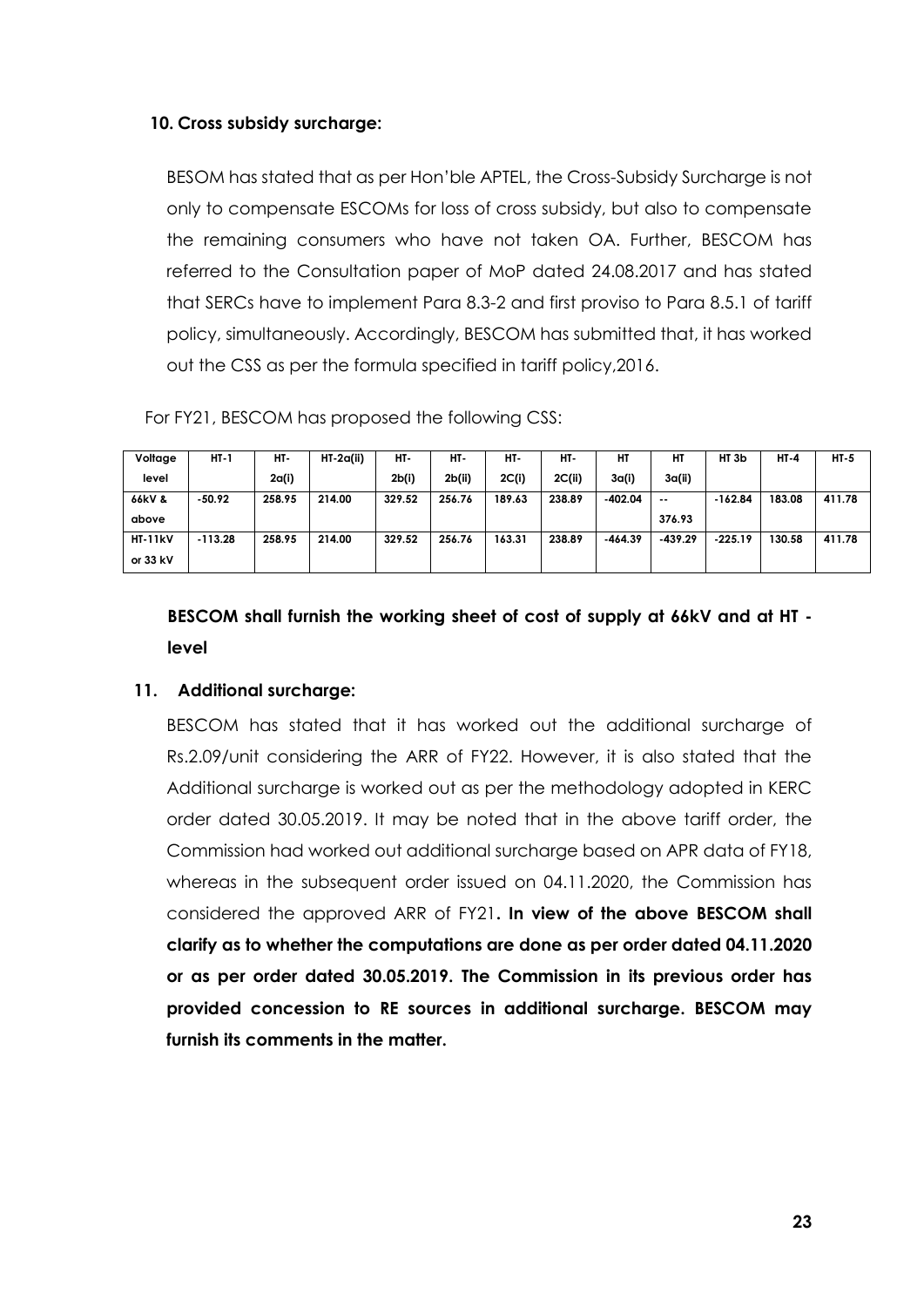#### **12. Observation on BESCOM Directives**

| <b>Directive</b><br>No | Directives Issued by the<br>Commission | <b>Observation made</b>                                                              |
|------------------------|----------------------------------------|--------------------------------------------------------------------------------------|
| 1                      | Consumer interaction meeting           | BESCOM was directed to conduct consumer interaction                                  |
|                        | at Subdivision level.                  | meetings at Subdivision level chaired by the SEE once in a                           |
|                        |                                        | quarter to redress the consumer complaints. BESCOM has                               |
|                        |                                        | submitted the details of consumer interaction meetings                               |
|                        |                                        | conducted in all the subdivisions in 3rd and 4th quarter of the                      |
|                        |                                        | FY20 and 1st and 2 <sup>nd</sup> quarter of FY21 in its filing. It is observed that, |
|                        |                                        | the number of consumers who have attended the meetings on                            |
|                        |                                        | 21.03.2020 for the 3rd quarter of FY20 in South Circle, West Circle,                 |
|                        |                                        | Rural Circle of Bangalore, Ramanagara and Kolar Circles, is                          |
|                        |                                        | zero. It appears there is lack of adequate publicity for the                         |
|                        |                                        | meeting. However, BESCOM shall furnish the reasons for the                           |
|                        |                                        | same.                                                                                |
|                        |                                        | The BESCOM shall furnish the details of meetings held, for the                       |
|                        |                                        | FY20 and till September 2020, sub-division wise indicating the                       |
|                        |                                        | dates on which the meetings were conducted and the Officer                           |
|                        |                                        | chairing such meetings. As directed, the BESCOM is not                               |
|                        |                                        | furnishing the details of the CIMs conducted once in three                           |
|                        |                                        | months to the Commission.                                                            |
|                        |                                        | The BESCOM shall furnish compliance thereon.                                         |
|                        |                                        |                                                                                      |
| $\mathbf{2}$           | Directive on preparation of            | BESCOM has furnished the month-wise details of number of                             |
|                        | energy bills on monthly basis by       | open access consumers sourcing power from power exchange,                            |
|                        | considering 15 minute's time           | open access, units scheduled / consumed in MU and illegally                          |
|                        | block period                           | banked energy, if any, for FY20 and up to September 2020, but                        |
|                        |                                        | BESCOM has to furnish the details of revenue gain for the above                      |
|                        |                                        | period on account of billing of such consumers on monthly                            |
|                        |                                        | basis by considering 15 minute's time block period.                                  |
| 3                      | Directive<br>Energy<br>on              | BESCOM is not furnishing the compliance on quarterly basis as                        |
|                        | Conservation.                          | directed. BESCOM shall submit the compliance as per the                              |
|                        |                                        | directions in the Tarff Order.                                                       |
| 4                      | Directive on implementation of         | The BESCOM was directed to display the SoP parameters in all                         |
|                        | Standards<br>Performance<br>оf         | its O&M Subdivisions and O&M Sections. Also directed the                             |
|                        | (SOP)                                  | BESCOM to carry out effective supervision over the functioning                       |
|                        |                                        | of field offices particularly in rendering of services to the                        |
|                        |                                        | consumers, relating to restoration of supply of electricity and to                   |
|                        |                                        | submit the details of number of violations of SoP by officers, sub-                  |
|                        |                                        | division wise, month wise, amount of penalty levied on the                           |
|                        |                                        | officers and the amount paid to the consumers for any delay in                       |
|                        |                                        | service.                                                                             |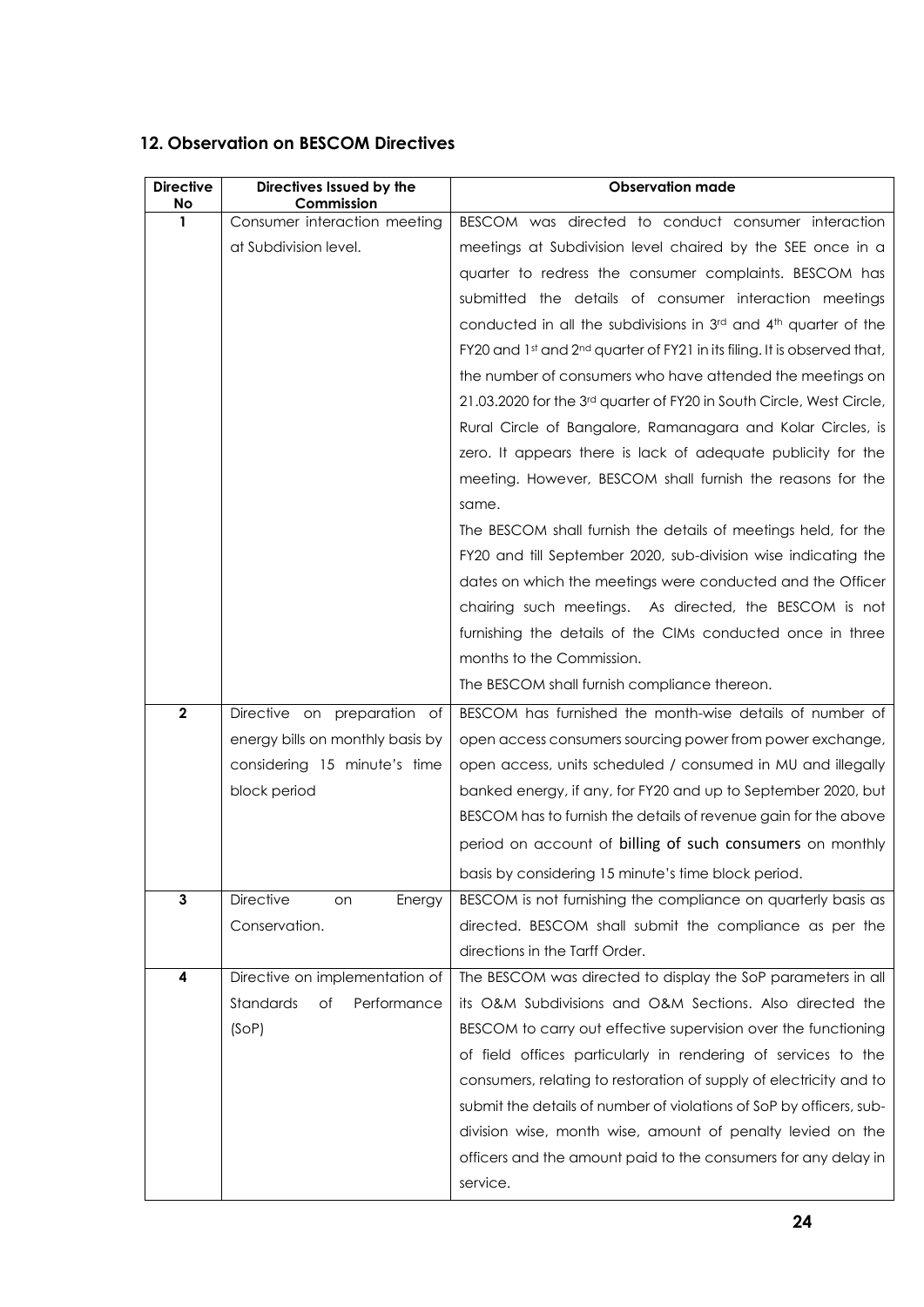| <b>Directive</b><br><b>No</b> | Directives Issued by the<br>Commission | <b>Observation made</b>                                           |
|-------------------------------|----------------------------------------|-------------------------------------------------------------------|
|                               |                                        | BESCOM was directed to conduct awareness campaign at the          |
|                               |                                        | Hobli levels for educating the public about the Standards of      |
|                               |                                        | Performance prescribed by the Commission. BESCOM was              |
|                               |                                        | required to conduct necessary orientation programme for all       |
|                               |                                        | the field officers and the staff up to linemen to educate them    |
|                               |                                        | on the SoP and the consequences of non – adherence to the         |
|                               |                                        | SoP. Further, the Commission directed BESCOM to publish the       |
|                               |                                        | "HAND BOOK" in Kannada on the SoP and arrange to distribute       |
|                               |                                        | to all the staff and stake holders and submit the quarterly       |
|                               |                                        | progress.                                                         |
|                               |                                        | But the BESCOM is not submitting any compliance report            |
|                               |                                        | periodically. BESCOM shall furnish the details of awareness       |
|                               |                                        | campaigns conducted in at the Hobli levels for educating          |
|                               |                                        | consumers and orientation programs for educating the officers     |
|                               |                                        | and field staff up to the level of lineman conducted during FY20  |
|                               |                                        | as reported in its tariff filing. BESCOM shall submit the         |
|                               |                                        | compliance regularly.                                             |
| 5                             | Directive on use of safety gear        | BESCOM is not submitting the quarterly compliance report to       |
|                               | by linemen                             | the Commission and has not furnished the statistics on the        |
|                               |                                        | number of regular and contract basis field staff working and the  |
|                               |                                        | number of staff provided with the safety gears.                   |
|                               |                                        | BESCOM shall submit the information and a definite timeline for   |
|                               |                                        | providing complete set of safety gears to all the lineman, in     |
|                               |                                        | case it is yet to provide them to all its staff.                  |
|                               |                                        | Details of the action taken on erring staff also be furnished.    |
| 6                             | Directive on providing<br>Timer        | BESCOM has not furnished the detailed statistics of the number    |
|                               | Switches to Street lights by           | of Street Light installations existing as at the beginning of the |
|                               | <b>ESCOMs</b>                          | year, serviced during the year, and the installation provided     |
|                               |                                        | with timer switches etc.,                                         |
|                               |                                        | BESCOM shall also furnish the details on the follow up action on  |
|                               |                                        | the circulars issued on servicing the timer switches while        |
|                               |                                        | servicing street light points.                                    |
|                               |                                        | BESCOM has not submitted the compliance as to whether LED         |
|                               |                                        | / energy efficient lamps are being used and timer switches are    |
|                               |                                        | provided while servicing of new streetlight installations.        |
|                               |                                        | BESCOM shall submit the compliance thereon.                       |
| $\overline{7}$                | Directive on Load shedding             | BESCOM is not submitting to the Commission, its projections of    |
|                               |                                        | availability and demand for power and any unavoidable load        |
|                               |                                        | shedding for every succeeding month in the last week of the       |
|                               |                                        | preceding month regularly.                                        |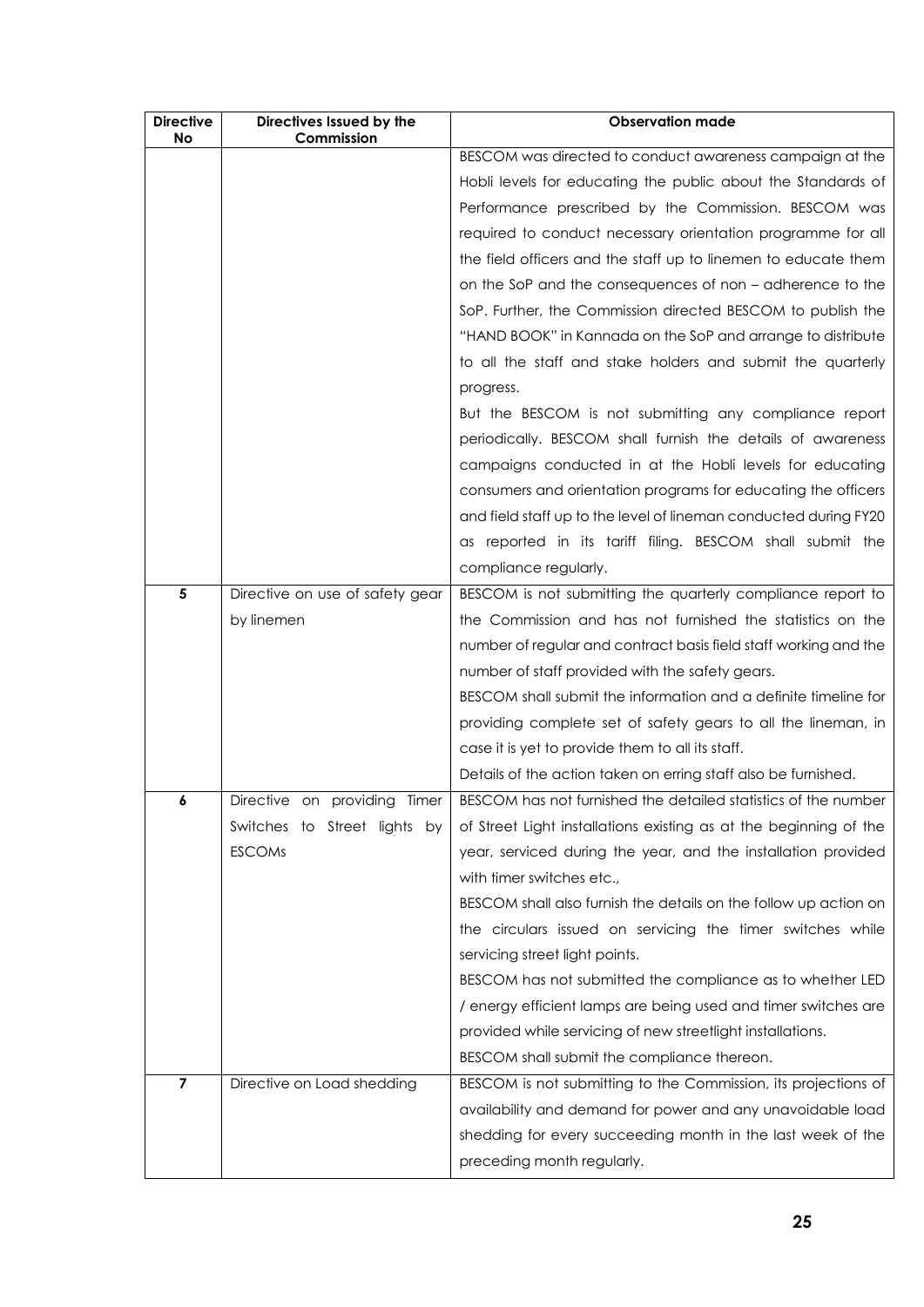| <b>Directive</b><br>No | Directives Issued by the<br>Commission | <b>Observation made</b>                                           |
|------------------------|----------------------------------------|-------------------------------------------------------------------|
|                        |                                        | BESCOM has not action to update the entire consumer data          |
|                        |                                        | into the application used for public information system on        |
|                        |                                        | power system interruption etc.,                                   |
|                        |                                        | The Commission has observed a high transformer failure rate i.e., |
|                        |                                        | out of the existing total 3,97,099 number of transformers as on   |
|                        |                                        | October 2020, number of transformers reported failed during       |
|                        |                                        | FY20 is 30,751 amounting to 7.7% and till October 2020 during     |
|                        |                                        | FY21 the transformers failed are 17,272.                          |
|                        |                                        | BESCOM shall submit compliance on the above points along          |
|                        |                                        | with the action plan for updating the consumer data, to reduce    |
|                        |                                        | the transformer failure etc.,                                     |
| 8                      | Directive on establishing a 24 X       | BESCOM was directed to reduce the consumer downtime to            |
|                        | 7 fully equipped centralized           | address complaints. BESCOM is directed to report average time     |
|                        |                                        |                                                                   |
|                        | consumer service centers               | taken to attend to a complaint as at present and the efforts      |
|                        |                                        | made to further, reduce the downtime in future. Comparison of     |
|                        |                                        | the downtime analysis for FY19 and FY20 shall be furnished.       |
|                        |                                        | Consolidated statistics on the complaints handling for the FY20   |
|                        |                                        | shall also be furnished.                                          |
|                        |                                        | BESCOM shall submit compliance on the same.                       |
| 9                      | Directives on Energy Audit             | <b>Energy Audit of cities / towns</b>                             |
|                        |                                        | BESCOM shall furnish details of feeder-wise energy audit along    |
|                        |                                        | with the details of measures initiated to reduce loss levels      |
|                        |                                        | wherever the same are above 15% up to September 2020.             |
|                        |                                        | The BESCOM has also been reporting, from the last 4 years, the    |
|                        |                                        | same reason that, the communication issues with the AMI           |
|                        |                                        | enabled DTC metering, consumer indexing to take up effective      |
|                        |                                        | energy auditing. BESCOM is now reporting that it is going to      |
|                        |                                        | invite tenders for setting right the AMI enabled DTC meters on    |
|                        |                                        | OPEX mode by inviting tenders. BESCOM shall furnish the details   |
|                        |                                        | on the number of meters provided to DTCs by the earlier           |
|                        |                                        | agencies, % of communication achieved, % age energy audit         |
|                        |                                        | conducted with the AMI fetched readings etc.,                     |
|                        |                                        | BESCOM shall indicate the definite timeline by which it will      |
|                        |                                        | complete the consumer indexing for taking up energy auditing      |
|                        |                                        | effectively.                                                      |
|                        |                                        | BESCOM shall furnish the comparative statement of losses          |
|                        |                                        | recorded in Towns & Cities for the FY20 as against the FY19.      |
|                        |                                        | <b>DTCs Energy Audit:</b>                                         |
|                        |                                        | BESCOM was directed to furnish the details of energy audit        |
|                        |                                        | conducted in respect of DTCs for which meters have been fixed     |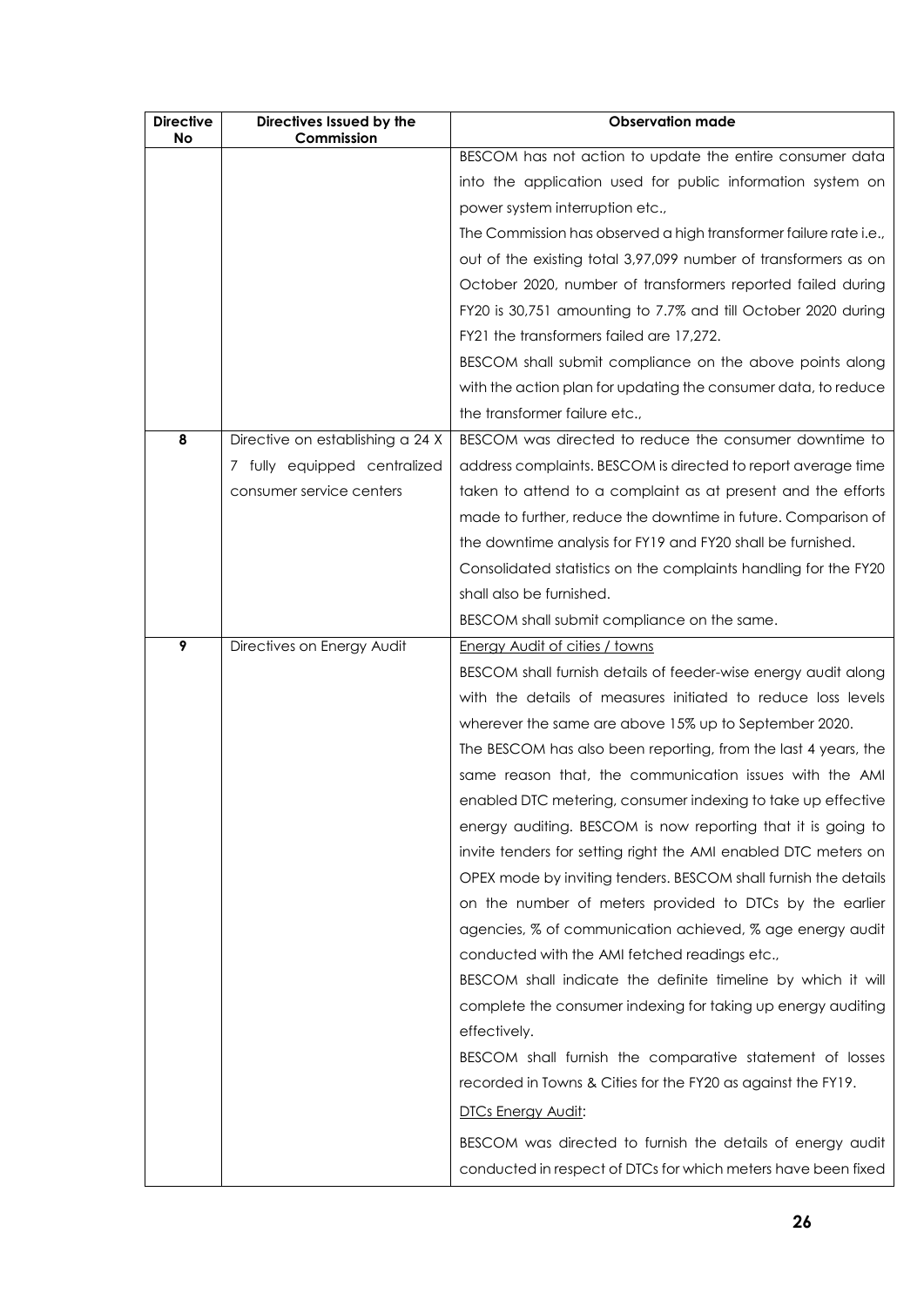| <b>Directive</b><br>No | Directives Issued by the<br>Commission | <b>Observation made</b>                                         |  |  |  |  |
|------------------------|----------------------------------------|-----------------------------------------------------------------|--|--|--|--|
|                        |                                        | and the remedial measures initiated to reduce losses in those   |  |  |  |  |
|                        |                                        | DTCs which are showing abnormally high losses, every month to   |  |  |  |  |
|                        |                                        | the Commission regularly.                                       |  |  |  |  |
|                        |                                        | BESCOM has not submitted the details of energy audit            |  |  |  |  |
|                        |                                        | conducted in respect of DTCs for which meters have been said    |  |  |  |  |
|                        |                                        | to be fixed.                                                    |  |  |  |  |
|                        |                                        | BESCOM shall submit the details of energy audit conducted for   |  |  |  |  |
|                        |                                        | the metered DTCs and the timeline for conducting the EA of all  |  |  |  |  |
|                        |                                        | the DTCs.                                                       |  |  |  |  |
| 13                     | Directive on Implementation of         | BESCOM has to submit the compliance in respect of               |  |  |  |  |
|                        | Financial<br>Management                | implementation of Financial Management Framework, on            |  |  |  |  |
|                        | Framework                              | quarterly basis regularly to the Commission.                    |  |  |  |  |
| 14                     | Prevention<br>Electrical<br>of         | BESCOM has to furnish the details of hazardous locations        |  |  |  |  |
|                        | Accidents                              | identified, the balance number of hazardous locations to be     |  |  |  |  |
|                        |                                        | rectified for FY20 and till September 2020 along with an action |  |  |  |  |
|                        |                                        | plan to rectify them.                                           |  |  |  |  |
|                        |                                        | BESCOM has to furnish the summary of the analysis made on the   |  |  |  |  |
|                        |                                        | reports submitted by Electrical Inspectorate for FY20 up to     |  |  |  |  |
|                        |                                        | September 2020, action taken to prevent such accidents in       |  |  |  |  |
|                        |                                        | future.                                                         |  |  |  |  |

\*\*\*\*\*\*\*\*\*\*\*\*\*\*\*\*\*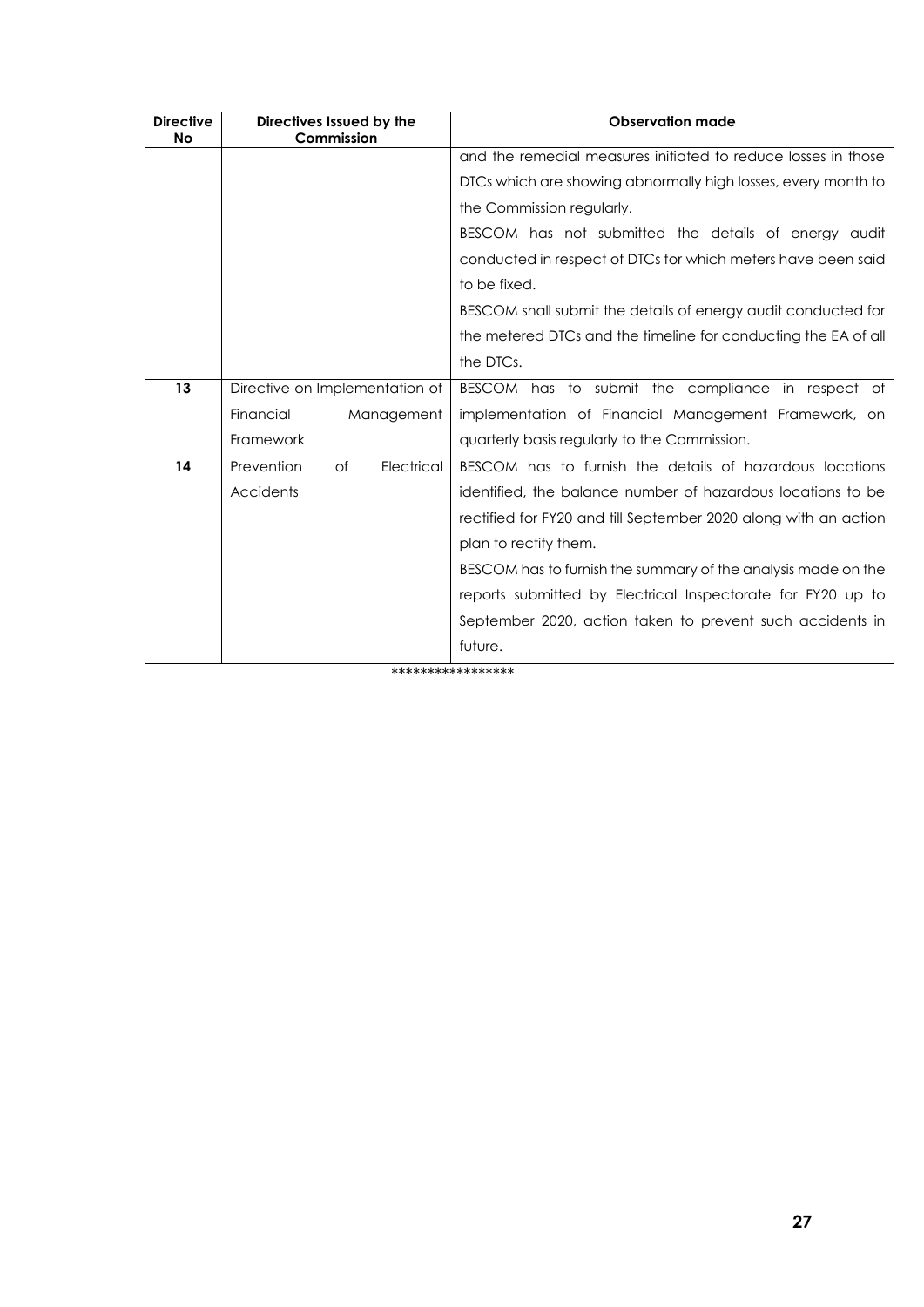## **Format - 1: Statement of details to the Capex for FY20**

| SI.No.         | Name of<br>the Scheme | Total<br>No.<br>of<br>works | Total<br>Cost of<br>Scheme<br>(Rs in<br>Cores) | Funding<br>mechanism<br>for the<br>scheme | Objectives of<br>the Scheme | Schedul<br>ed date<br>for<br>complet<br>ion of<br>the<br>scheme | No. of<br>works<br>compl<br>eted<br>till<br>FY20* | Object<br>ives<br>achiev<br>ed<br>with<br>figures | Total<br>expendit<br>ure till<br>FY20* | <b>Balance</b><br>no. of<br>works to be<br>completed | Expected<br>expenditur<br>e for<br>completion<br>of balance<br>works** | Expected<br>date of<br>completion<br>of balance<br>works |
|----------------|-----------------------|-----------------------------|------------------------------------------------|-------------------------------------------|-----------------------------|-----------------------------------------------------------------|---------------------------------------------------|---------------------------------------------------|----------------------------------------|------------------------------------------------------|------------------------------------------------------------------------|----------------------------------------------------------|
|                | <b>RGGVY</b>          |                             |                                                |                                           |                             |                                                                 |                                                   |                                                   |                                        |                                                      |                                                                        |                                                          |
| $\overline{2}$ | Niranthara            |                             |                                                |                                           |                             |                                                                 |                                                   |                                                   |                                        |                                                      |                                                                        |                                                          |
|                | Jyothi                |                             |                                                |                                           |                             |                                                                 |                                                   |                                                   |                                        |                                                      |                                                                        |                                                          |
|                | Yojane                |                             |                                                |                                           |                             |                                                                 |                                                   |                                                   |                                        |                                                      |                                                                        |                                                          |
| 3              | <b>DDUGJY</b>         |                             |                                                |                                           |                             |                                                                 |                                                   |                                                   |                                        |                                                      |                                                                        |                                                          |
| 4              | <b>HVDS</b>           |                             |                                                |                                           |                             |                                                                 |                                                   |                                                   |                                        |                                                      |                                                                        |                                                          |
| 5              | <b>IPDS</b>           |                             |                                                |                                           |                             |                                                                 |                                                   |                                                   |                                        |                                                      |                                                                        |                                                          |
| 6              | R-APDRP               |                             |                                                |                                           |                             |                                                                 |                                                   |                                                   |                                        |                                                      |                                                                        |                                                          |
| $\overline{7}$ | DAS                   |                             |                                                |                                           |                             |                                                                 |                                                   |                                                   |                                        |                                                      |                                                                        |                                                          |
| 8              | Smart Grid            |                             |                                                |                                           |                             |                                                                 |                                                   |                                                   |                                        |                                                      |                                                                        |                                                          |
| 9              | Smart City            |                             |                                                |                                           |                             |                                                                 |                                                   |                                                   |                                        |                                                      |                                                                        |                                                          |
| 10             | Electric<br>Vehicle   |                             |                                                |                                           |                             |                                                                 |                                                   |                                                   |                                        |                                                      |                                                                        |                                                          |
| 11             | <b>DSM</b>            |                             |                                                |                                           |                             |                                                                 |                                                   |                                                   |                                        |                                                      |                                                                        |                                                          |
| 12             | Model Sub             |                             |                                                |                                           |                             |                                                                 |                                                   |                                                   |                                        |                                                      |                                                                        |                                                          |
|                | Division              |                             |                                                |                                           |                             |                                                                 |                                                   |                                                   |                                        |                                                      |                                                                        |                                                          |
| 13             | Model                 |                             |                                                |                                           |                             |                                                                 |                                                   |                                                   |                                        |                                                      |                                                                        |                                                          |
|                | Village               |                             |                                                |                                           |                             |                                                                 |                                                   |                                                   |                                        |                                                      |                                                                        |                                                          |
| 14             | Auto                  |                             |                                                |                                           |                             |                                                                 |                                                   |                                                   |                                        |                                                      |                                                                        |                                                          |
|                | reclosure &           |                             |                                                |                                           |                             |                                                                 |                                                   |                                                   |                                        |                                                      |                                                                        |                                                          |
|                | Sectionalizer         |                             |                                                |                                           |                             |                                                                 |                                                   |                                                   |                                        |                                                      |                                                                        |                                                          |
| 15             | Conversion            |                             |                                                |                                           |                             |                                                                 |                                                   |                                                   |                                        |                                                      |                                                                        |                                                          |
|                | of OH line            |                             |                                                |                                           |                             |                                                                 |                                                   |                                                   |                                        |                                                      |                                                                        |                                                          |
|                | into UG/AB            |                             |                                                |                                           |                             |                                                                 |                                                   |                                                   |                                        |                                                      |                                                                        |                                                          |
|                | cable                 |                             |                                                |                                           |                             |                                                                 |                                                   |                                                   |                                        |                                                      |                                                                        |                                                          |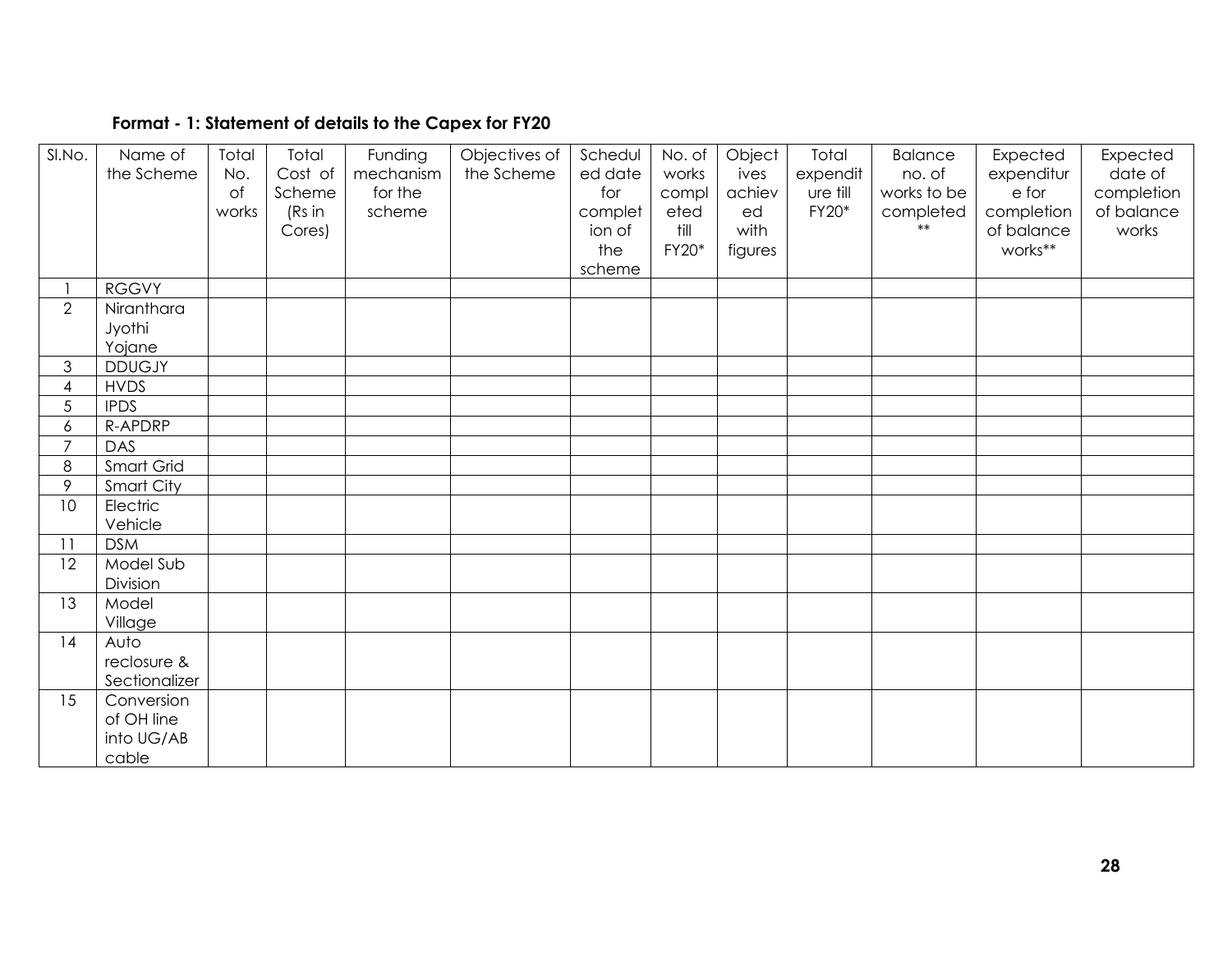| *Format – 2 : Year wise break up of no. of works completed and corresponding expenditure incurred from the first year of |  |  |
|--------------------------------------------------------------------------------------------------------------------------|--|--|
| inception of the scheme to till FY20                                                                                     |  |  |

| SI.No.         | Name of       |           | 1st year     |           | 2 <sup>nd</sup> year |           |              | <b>FY20</b>  |             |
|----------------|---------------|-----------|--------------|-----------|----------------------|-----------|--------------|--------------|-------------|
|                | the Scheme    | No. of    | Expenditure  | No. of    | Expenditure          | No. of    | Expenditure  | Total no. of | Total       |
|                |               | works     | incurred (Rs | works     | incurred (Rs         | works     | incurred (Rs | works        | expenditure |
|                |               | completed | in $Cr$ )    | completed | in $Cr$ )            | completed | in $Cr$ )    | completed    | till FY20   |
|                | <b>RGGVY</b>  |           |              |           |                      |           |              |              |             |
| $\overline{2}$ | Niranthara    |           |              |           |                      |           |              |              |             |
|                | Jyothi        |           |              |           |                      |           |              |              |             |
|                | Yojane        |           |              |           |                      |           |              |              |             |
| 3              | <b>DDUGJY</b> |           |              |           |                      |           |              |              |             |
| 4              | <b>HVDS</b>   |           |              |           |                      |           |              |              |             |
| 5              | <b>IPDS</b>   |           |              |           |                      |           |              |              |             |
| 6              | R-APDRP       |           |              |           |                      |           |              |              |             |
| 7              | DAS           |           |              |           |                      |           |              |              |             |
| 8              | Smart Grid    |           |              |           |                      |           |              |              |             |
| 9              | Smart City    |           |              |           |                      |           |              |              |             |
| 10             | Electric      |           |              |           |                      |           |              |              |             |
|                | Vehicle       |           |              |           |                      |           |              |              |             |
| 11             | <b>DSM</b>    |           |              |           |                      |           |              |              |             |
| 12             | Model Sub     |           |              |           |                      |           |              |              |             |
|                | Division      |           |              |           |                      |           |              |              |             |
| 13             | Model         |           |              |           |                      |           |              |              |             |
|                | Village       |           |              |           |                      |           |              |              |             |
| 14             | Auto          |           |              |           |                      |           |              |              |             |
|                | reclosure &   |           |              |           |                      |           |              |              |             |
|                | Sectionalizer |           |              |           |                      |           |              |              |             |
| 15             | Conversion    |           |              |           |                      |           |              |              |             |
|                | of OH line    |           |              |           |                      |           |              |              |             |
|                | into UG/AB    |           |              |           |                      |           |              |              |             |
|                | cable         |           |              |           |                      |           |              |              |             |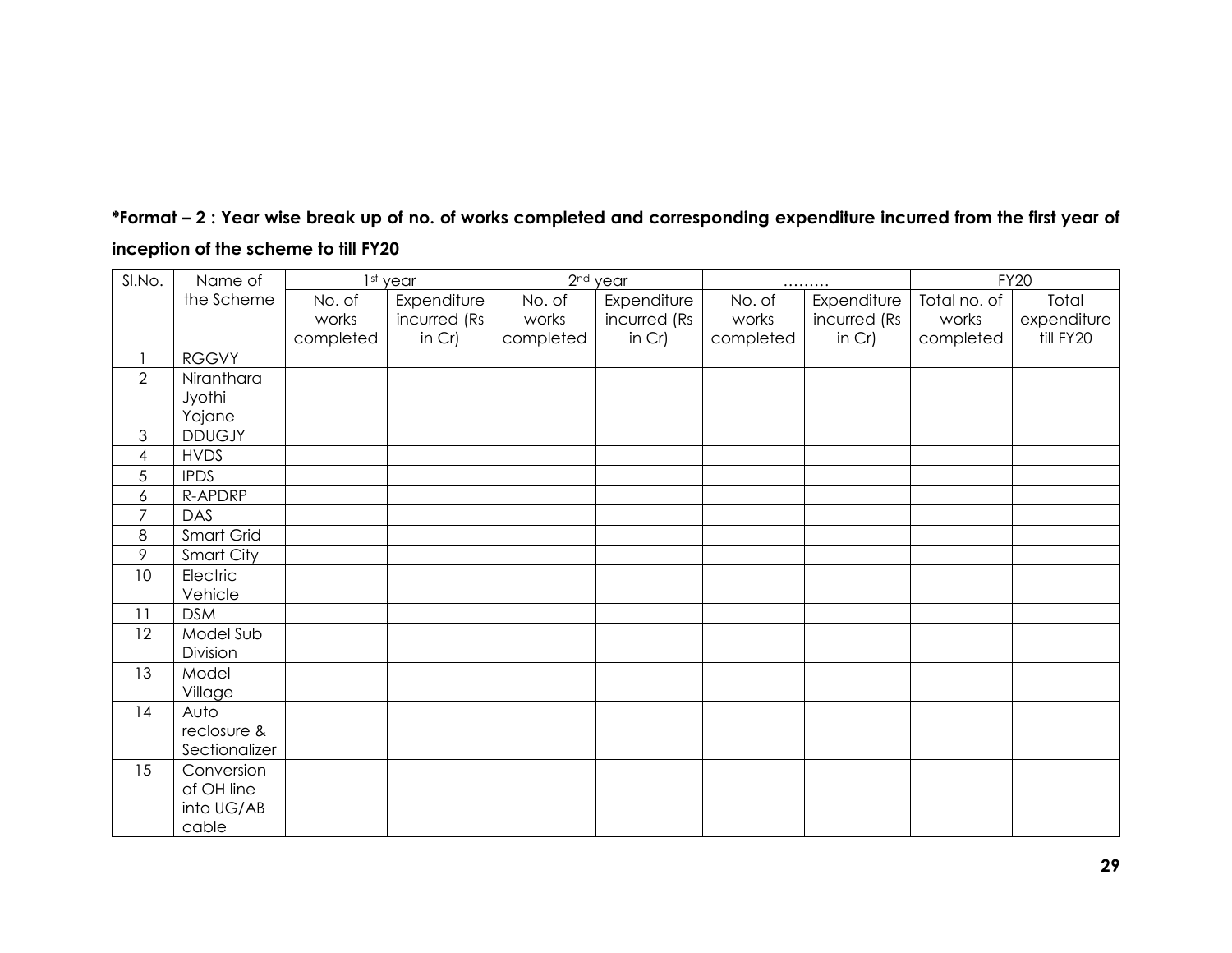## **\*\*Format -3: Year wise break up of no. of balance works that will complete and corresponding expenditure for completion**

| SI.N            | Name of the    |                | <b>FY21</b> |                | <b>FY22</b> |                | <b>FY23</b> |               | .          |           |              |
|-----------------|----------------|----------------|-------------|----------------|-------------|----------------|-------------|---------------|------------|-----------|--------------|
| O.              | Scheme         | <b>Balance</b> | Expenditure | <b>Balance</b> | Expenditure | <b>Balance</b> | Expenditure | <b>Balanc</b> | Expendit   | Total no. | Total of     |
|                 |                | no. of         | (Rs in Cr)  | no. of         | (Rs in Cr)  | no. of         | (Rs in Cr)  | e no. of      | <b>ure</b> | of        | the          |
|                 |                | works to       |             | works to       |             | works to       |             | works         | (Rs in Cr) | balance   | expected     |
|                 |                | be             |             | be             |             | be             |             | to be         |            | works to  | expenditur   |
|                 |                | completed      |             | completed      |             | comple         |             | compl         |            | be        | e (Rs in Cr) |
|                 |                |                |             |                |             | ted            |             | eted          |            | complet   |              |
|                 |                |                |             |                |             |                |             |               |            | ed        |              |
|                 | <b>RGGVY</b>   |                |             |                |             |                |             |               |            |           |              |
| $\overline{2}$  | Niranthara     |                |             |                |             |                |             |               |            |           |              |
|                 | Jyothi Yojane  |                |             |                |             |                |             |               |            |           |              |
| $\mathfrak{S}$  | <b>DDUGJY</b>  |                |             |                |             |                |             |               |            |           |              |
| 4               | <b>HVDS</b>    |                |             |                |             |                |             |               |            |           |              |
| $\sqrt{5}$      | <b>IPDS</b>    |                |             |                |             |                |             |               |            |           |              |
| 6               | R-APDRP        |                |             |                |             |                |             |               |            |           |              |
| $\overline{7}$  | DAS            |                |             |                |             |                |             |               |            |           |              |
| 8               | Smart Grid     |                |             |                |             |                |             |               |            |           |              |
| 9               | Smart City     |                |             |                |             |                |             |               |            |           |              |
| 10              | Electric       |                |             |                |             |                |             |               |            |           |              |
|                 | Vehicle        |                |             |                |             |                |             |               |            |           |              |
| $\overline{11}$ | <b>DSM</b>     |                |             |                |             |                |             |               |            |           |              |
| 12              | Model Sub      |                |             |                |             |                |             |               |            |           |              |
|                 | Division       |                |             |                |             |                |             |               |            |           |              |
| 13              | Model Village  |                |             |                |             |                |             |               |            |           |              |
| 14              | Auto reclosure |                |             |                |             |                |             |               |            |           |              |
|                 | &              |                |             |                |             |                |             |               |            |           |              |
|                 | Sectionalizer  |                |             |                |             |                |             |               |            |           |              |
| 15              | Conversion of  |                |             |                |             |                |             |               |            |           |              |
|                 | OH line into   |                |             |                |             |                |             |               |            |           |              |
|                 | UG/AB cable    |                |             |                |             |                |             |               |            |           |              |

**of balance works of the scheme from FY21 onwards**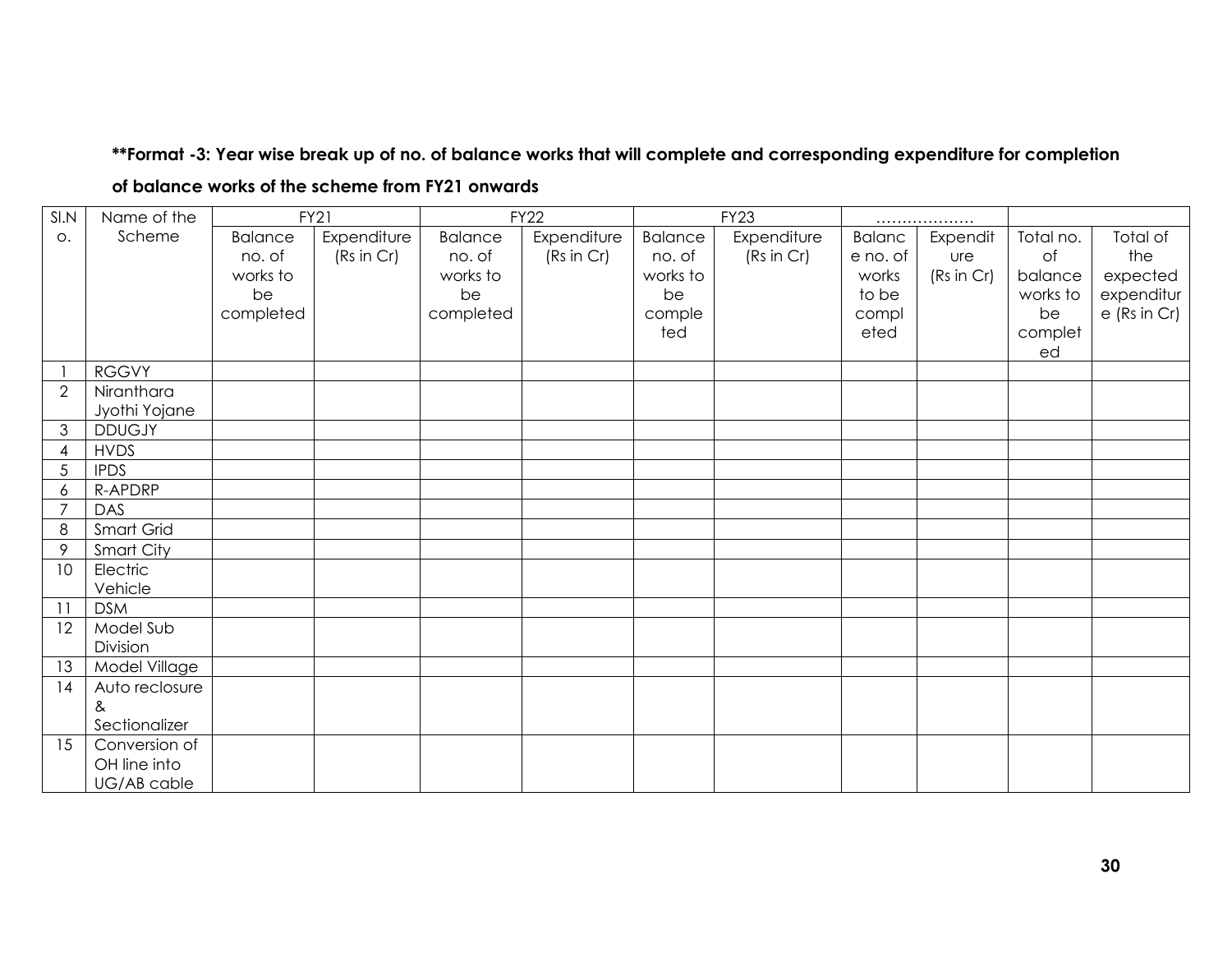| S1.<br>No.     | <b>Heads of works</b>                                                | Provisional<br>expenditure<br>utilized in<br>Crs<br>submitted as<br>per tariff<br>filing 2020 | <b>Total</b><br><b>Number</b><br>of<br>works | Expenditure<br>pertains to<br>spill over<br>works in<br>Rs. Crores | <b>Number</b><br>of Spill<br>over<br>works | Expenditure<br>pertains to<br>Fresh/New<br>works in<br><b>Rs. Crores</b> | Number of<br>Fresh/New<br>works |
|----------------|----------------------------------------------------------------------|-----------------------------------------------------------------------------------------------|----------------------------------------------|--------------------------------------------------------------------|--------------------------------------------|--------------------------------------------------------------------------|---------------------------------|
| $\mathbf{1}$   | Ganga kalyana Works                                                  | 85.63                                                                                         |                                              |                                                                    |                                            |                                                                          |                                 |
| $\overline{2}$ | Service connection works                                             | 94.56                                                                                         |                                              |                                                                    |                                            |                                                                          |                                 |
| 3              | Water Works                                                          |                                                                                               |                                              |                                                                    |                                            |                                                                          |                                 |
| 4              | <b>Planned works Total</b>                                           | 180.19                                                                                        |                                              |                                                                    |                                            |                                                                          |                                 |
| 5              | 11 KV Evacuation line                                                | 113.44                                                                                        |                                              |                                                                    |                                            |                                                                          |                                 |
| 6              | <b>Providing Additional</b><br>DTC's / Enhancement of<br><b>DTCs</b> | 44.98                                                                                         |                                              |                                                                    |                                            |                                                                          |                                 |
| $\overline{7}$ | Reconductoring of HT<br>lines in No.s/Circuit kms                    | 78.22                                                                                         |                                              |                                                                    |                                            |                                                                          |                                 |
| 8              | Reconductoring of LT<br>lines in No.s/circuit kms                    | 98.14                                                                                         |                                              |                                                                    |                                            |                                                                          |                                 |
| 9              | Local planning, Safety<br>works, Emergency /<br>Calamity Works       | 79.24                                                                                         |                                              |                                                                    |                                            |                                                                          |                                 |
| 10             | <b>SDP</b> Progress                                                  | 100% funded<br>by GOK                                                                         |                                              |                                                                    |                                            |                                                                          |                                 |
| 11             | Replacement of Faulty<br>transformers                                | 161.19                                                                                        |                                              |                                                                    |                                            |                                                                          |                                 |
| 12             | <b>Non-Planned works</b><br><b>Total</b>                             | 575.22                                                                                        |                                              |                                                                    |                                            |                                                                          |                                 |
| 13             | Meters                                                               | 18.06                                                                                         |                                              |                                                                    |                                            |                                                                          |                                 |
| 14             | Providing Infrastructure<br>to Unauthorised IP sets                  | 368.91                                                                                        |                                              |                                                                    |                                            |                                                                          |                                 |
| 15             | <b>NJY</b>                                                           | 158.67                                                                                        |                                              |                                                                    |                                            |                                                                          |                                 |
| 16             | <b>HVDS</b>                                                          | 139.54                                                                                        |                                              |                                                                    |                                            |                                                                          |                                 |
| 17             | RGGVY 12th plan                                                      | $-2.41$                                                                                       |                                              |                                                                    |                                            |                                                                          |                                 |
| 18             | <b>RAPDRP B</b>                                                      | 8.41                                                                                          |                                              |                                                                    |                                            |                                                                          |                                 |

# **\*\*\*Format – 4 : Break up of actual capital expenditure for FY20**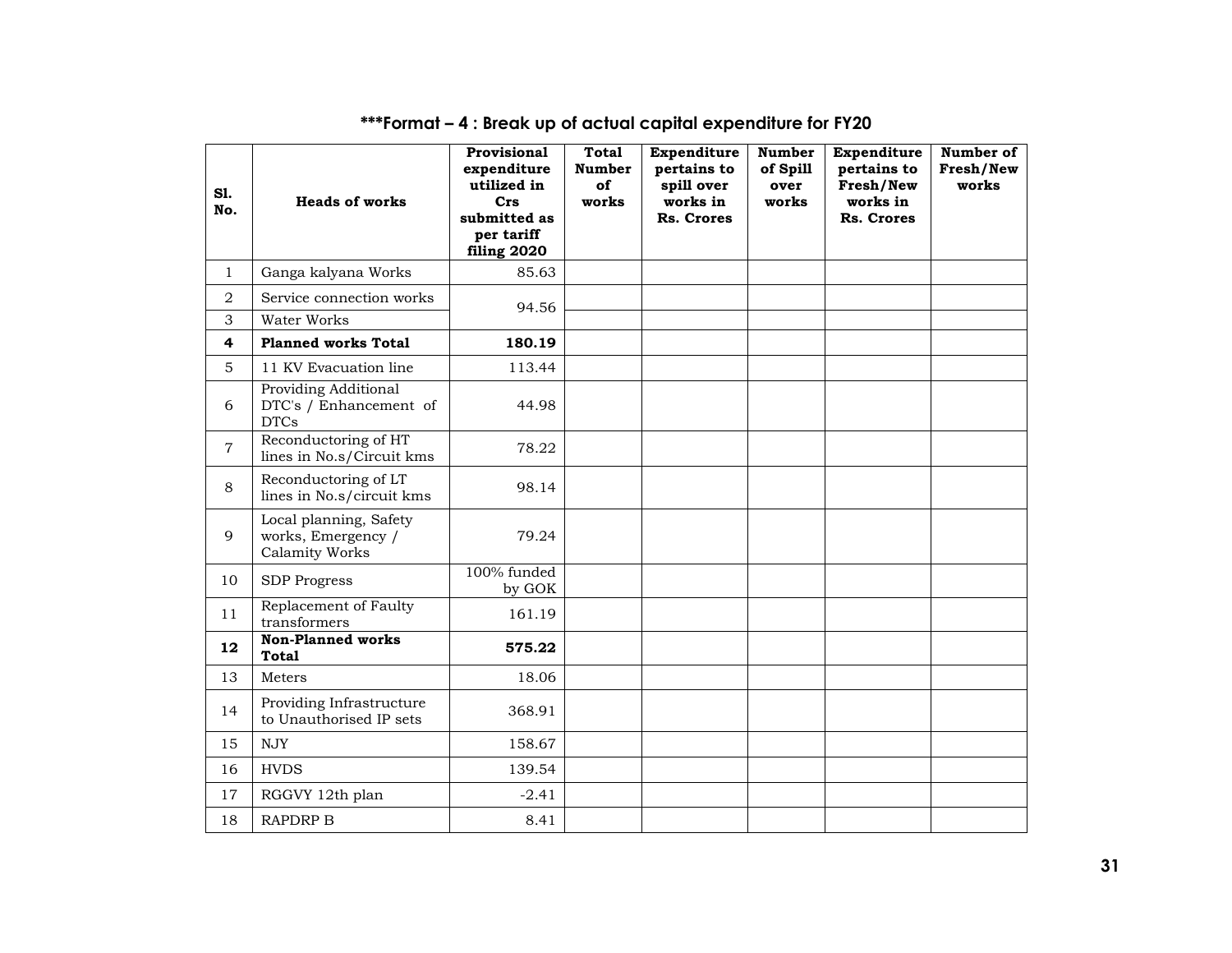| 19 | <b>DDUGJY</b>                                                                | 136.49  |  |  |  |
|----|------------------------------------------------------------------------------|---------|--|--|--|
| 20 | <b>IPDS</b>                                                                  | 179.3   |  |  |  |
| 21 | Errection of distribution<br>transformer centres using<br>11 mtrs Spun poles | 41.29   |  |  |  |
| 22 | <b>RAPDRP A</b>                                                              | 1.98    |  |  |  |
| 23 | <b>DAS</b>                                                                   | 0.99    |  |  |  |
| 24 | SG                                                                           | $-0.26$ |  |  |  |
| 25 | <b>DSM</b>                                                                   | 1.87    |  |  |  |
| 26 | Civil Engineering Works                                                      | 78.59   |  |  |  |
| 27 | IT initiative                                                                | 1.93    |  |  |  |
| 28 | <b>TIC</b>                                                                   | 2.32    |  |  |  |
| 29 | Auto reclosure                                                               | 19.33   |  |  |  |
| 30 | Model Sub division                                                           | 422.26  |  |  |  |
| 31 | Smart City                                                                   | 84.07   |  |  |  |
| 32 | Model village                                                                | 26.56   |  |  |  |
| 33 | System improvement<br>works of Indiranagar<br>division                       | 29.51   |  |  |  |
| 34 | Conversion of OH line<br>into UG/AB cable                                    | 27.62   |  |  |  |
| 35 | T&P                                                                          | 16.76   |  |  |  |
| 36 | Corporate office reserve<br>fund                                             |         |  |  |  |
| 37 | Others                                                                       | 5.26    |  |  |  |
| 38 | Project total                                                                | 1767.06 |  |  |  |
| 39 | <b>Grand Total</b>                                                           | 2522.48 |  |  |  |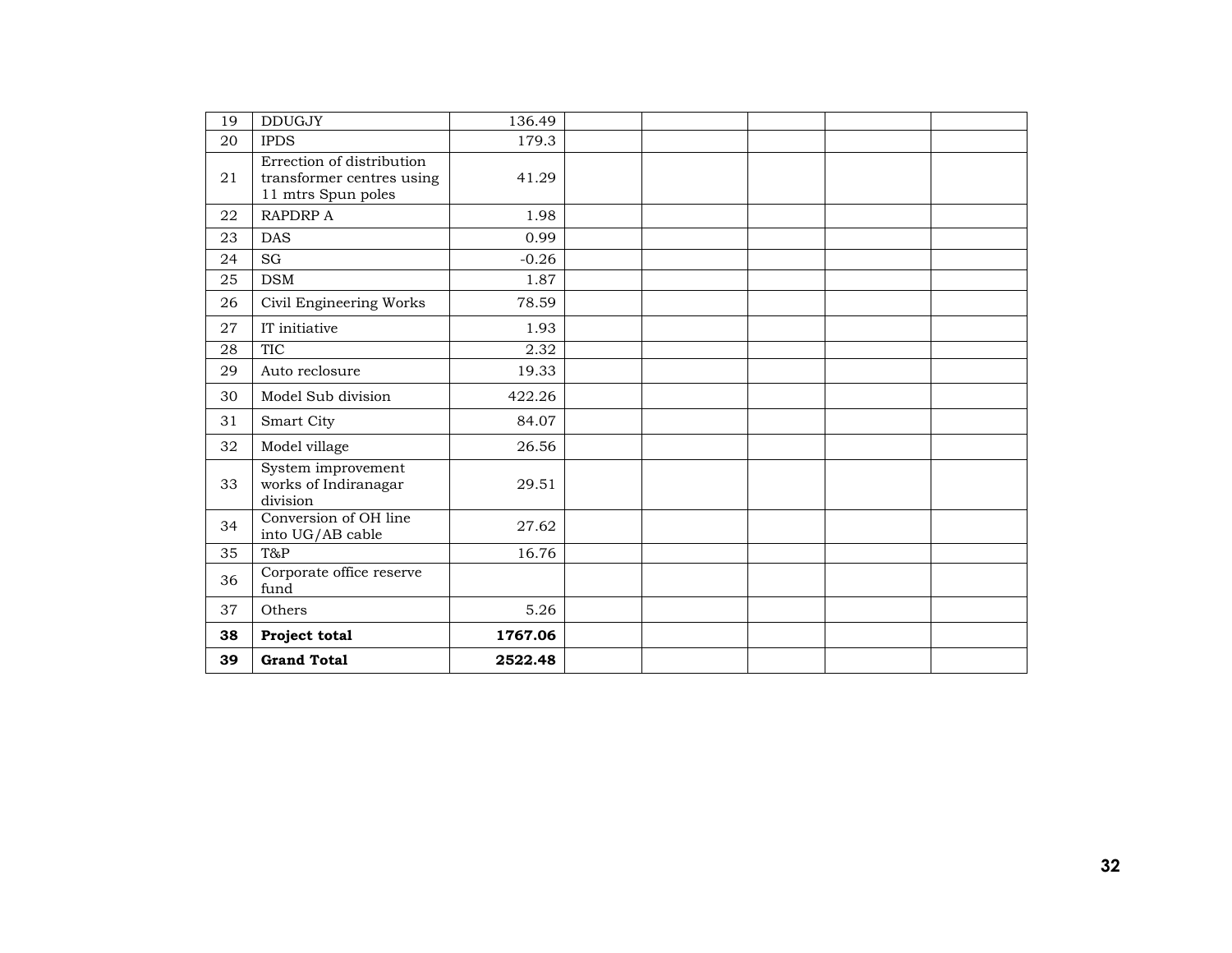## **Annexure-1**

## **Plant wise details considering the merit order dispatch:**

| SL. | Plant        | Capacity       | Variable       | Total     | Total            |           | <b>Total energy utilized</b> | <b>Total Energy unutilized</b> |            |                |                |
|-----|--------------|----------------|----------------|-----------|------------------|-----------|------------------------------|--------------------------------|------------|----------------|----------------|
| NO. | name         | <b>Charges</b> | <b>Charges</b> | Per Unit  | Energy           | Energy    | Energy sold                  | Energy                         | Total      | Energy         | Capacity       |
|     | and          | (Rs/Unit)      | (Rs/Unit)      | Cost      | <b>Available</b> | sold to   | though power                 | utilized                       | energy     | unutilized due | <b>Charges</b> |
|     | capacity     |                |                | (Rs/Unit) | (in MU)          | consumers | exchanges                    | under UI                       | utilized   | to backing     | paid for the   |
|     | (in MW)      |                |                |           |                  | (in MU)   | and tender                   | mechanism                      | (in MU)    | down and       | unutilized     |
|     |              |                |                |           |                  |           | (in MU)                      | (in MU)                        |            | reserve        | energy         |
|     |              |                |                |           |                  |           |                              |                                |            | shutdown       | (Rs in         |
|     |              |                |                |           |                  |           |                              |                                |            | (in MU)        | Crores)        |
|     | $\mathbf{2}$ | 3              | 4              | 5         | ۰                |           | 8                            | 9                              | $10=7+8+9$ | $11 = 6 - 10$  | $12 \,$        |
|     |              |                |                |           |                  |           |                              |                                |            |                |                |
|     |              |                |                |           |                  |           |                              |                                |            |                |                |
|     |              |                |                |           |                  |           |                              |                                |            |                |                |
|     |              |                |                |           |                  |           |                              |                                |            |                |                |